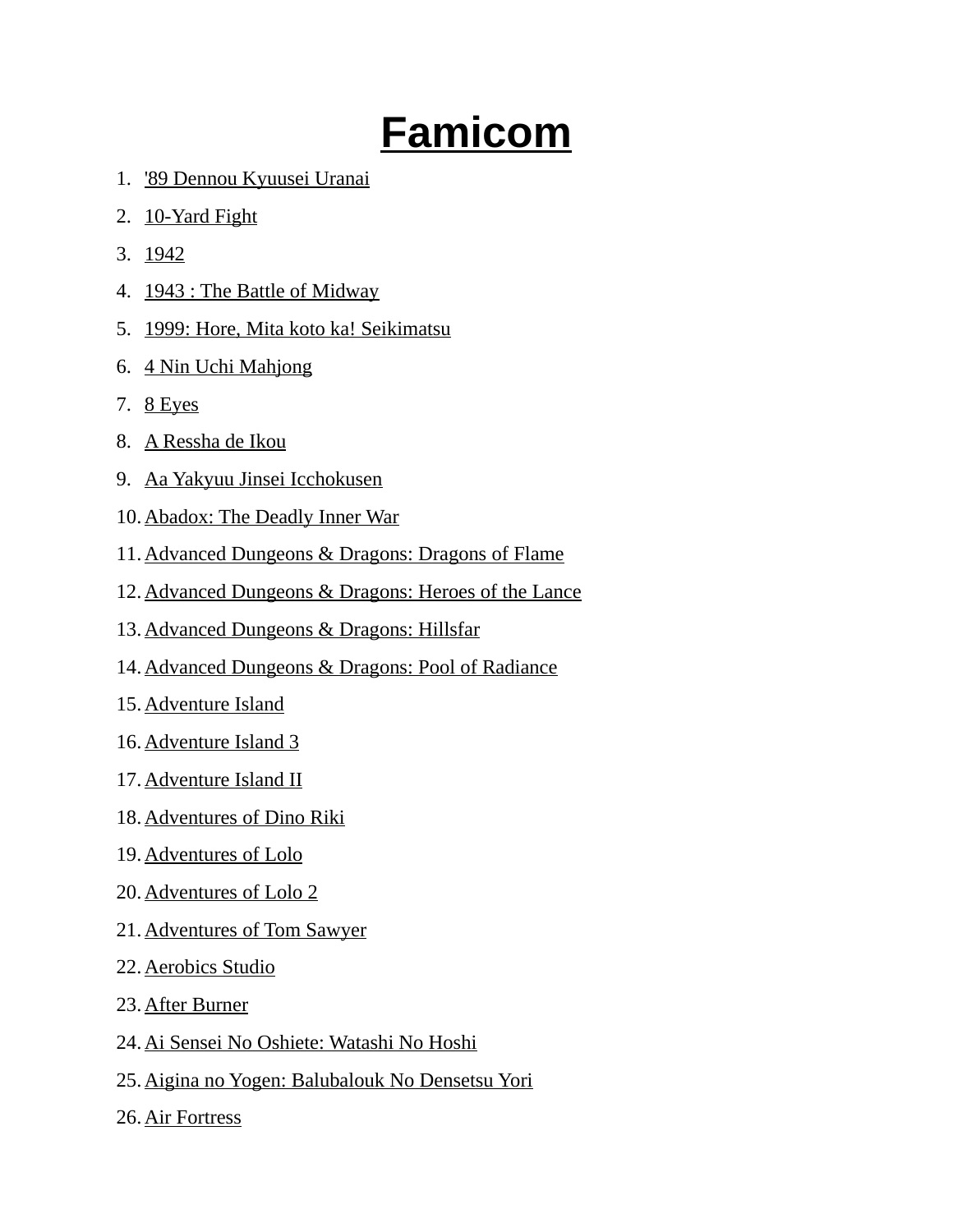27. Airwolf

- 28. Akagawa Jirou no Yuurei Ressha
- 29. Akira
- 30. Akuma-kun: Makai no Wana
- 31. Akumajou Densetsu
- 32. Al Unser Jr. Turbo Racing
- 33. Alien Syndrome
- 34. All-Pro Basketball
- 35. Alpha Mission
- 36. Amagon
- 37.America Daitouryou Senkyo: United State Presidental Race
- 38.America Oudan Ultra Quiz: Shijou Saidai no Tatakai
- 39. American Dream
- 40.Ankoku Shinwa: Yamato Takeru Densetsu
- 41. Antarctic Adventure
- 42. Arabian Dream Scheherazade
- 43. Arctic
- 44. Argus
- 45. Arkanoid
- 46. Arkanoid II
- 47. Armadillo
- 48. Armed Dragon Fantasy Villgust
- 49. Artelius
- 50. Asmik-kun Land
- 51. Astro Fang: Super Machine
- 52. Astro Robo SASA
- 53. Astyanax
- 54. Athena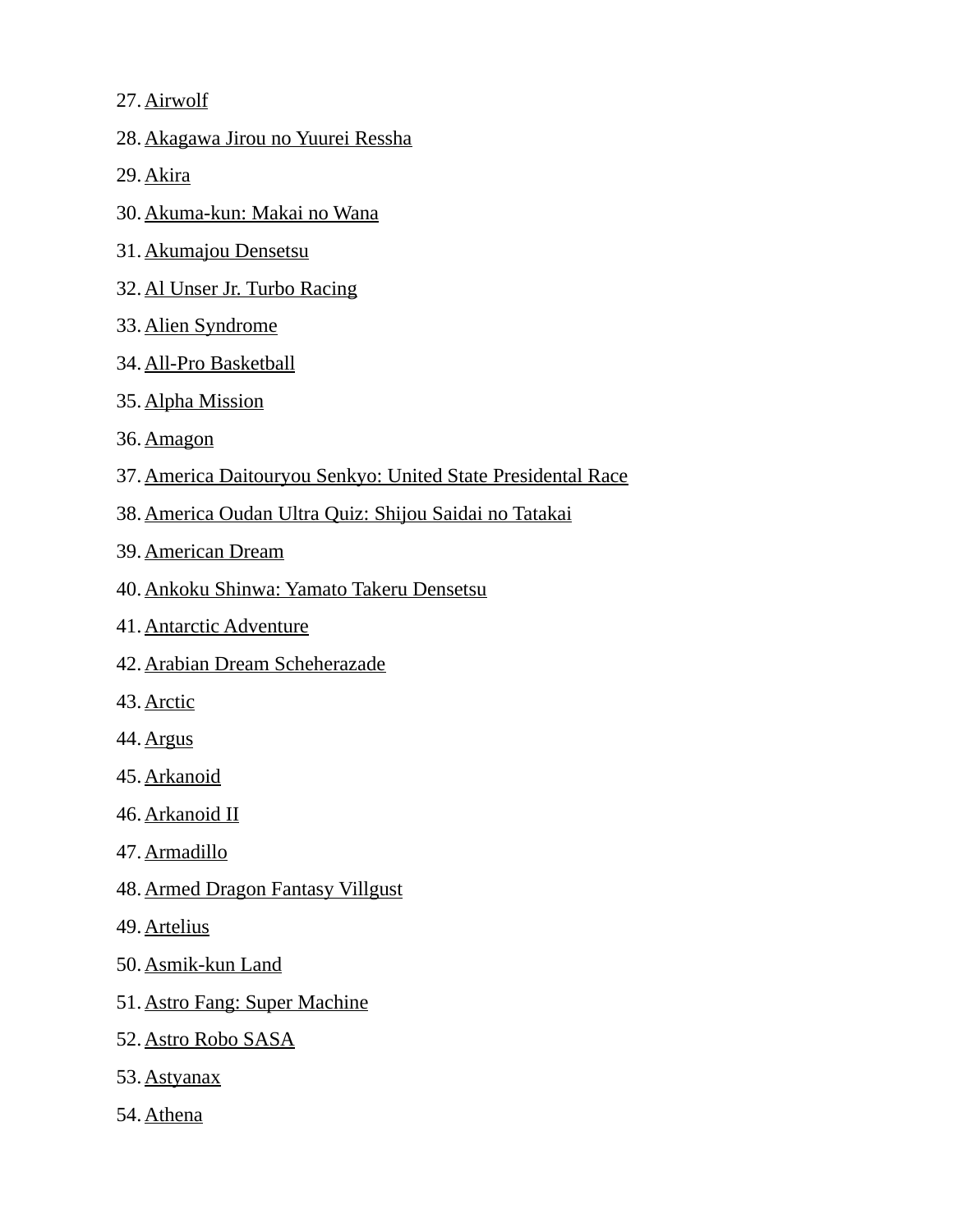- 55. Athletic World
- 56. Atlantis no Nazo
- 57. Attack Animal Gakuen
- 58. B-Wings
- 59. Babel no Tou
- 60. Bad Dudes Vs. Dragon Ninja
- 61. Bad News Baseball
- 62. Baken Hisshou Gaku: Gate In
- 63. Bakushou! Star Monomane Shitenou
- 64. Bakushou!! Ai no Gekijou
- 65. Bakushou!! Jinsei Gekijou
- 66. Bakushou!! Jinsei Gekijou 2
- 67. Bakushou!! Jinsei Gekijou 3
- 68. Ballblazer
- 69. Balloon Fight
- 70. Baltron
- 71. Banana
- 72. Banana Prince
- 73. Barcode World
- 74. Bard's Tale 2 The Destiny Knight, The
- 75. Baseball
- 76. Baseball Fighter
- 77. Baseball Simulator 1.000
- 78. Baseball Stars
- 79. Bases Loaded
- 80. Bases Loaded 3
- 81. Bases Loaded 4
- 82. Bases Loaded II : Second Season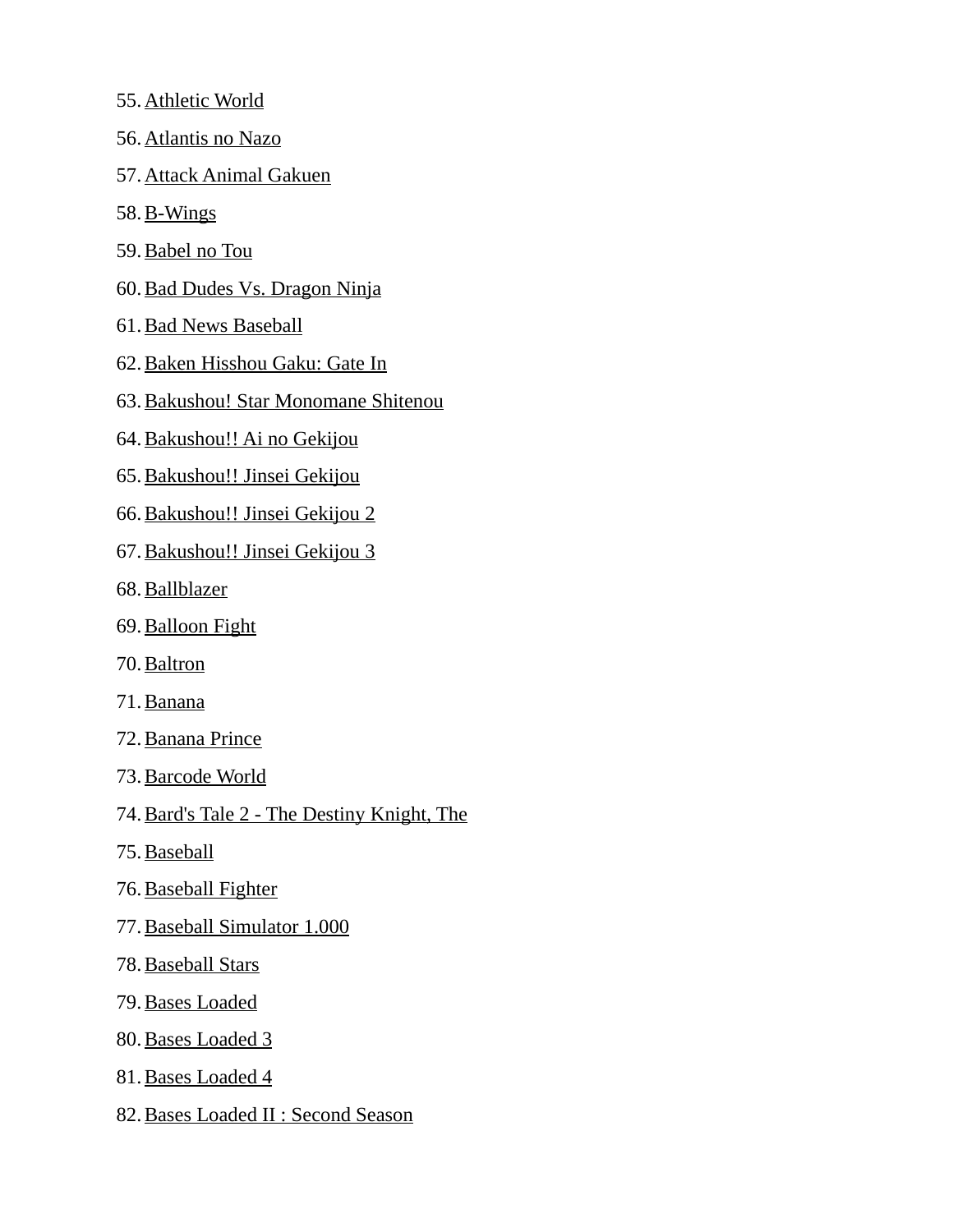- 83. Batman : Return of the Joker
- 84. Batman: The Video Game
- 85.Batsu And Terry Makyou No Tetsujin Race
- 86. Battle Baseball
- 87. Battle City
- 88. Battle Fleet
- 89. Battle Stadium: Senbatsu Pro Yakyuu
- 90. Battle Storm
- 91. Battletoads
- 92.Be-Bop High School: Koukousei Gokuraku Densetsu
- 93. Best Keiba Derby Stallion
- 94. Best Play Pro Yakyuu
- 95. Best Play Pro Yakyuu '90
- 96. Best Play Pro Yakyuu II
- 97. Best Play Pro Yakyuu Special
- 98.Bikkuri Nekketsu Shin Kiroku! Harukanaru Kin Medal
- 99.Bikkuriman World: Gekitou Sei Senshi
- 100. Binary Land
- 101. Bio Miracle Bokutte Upa
- 102. Bio Senshi Dan: Increaser to no Tatakai
- 103. Bird Week
- 104. Black Bass (japan), The
- 105. Blaster Master
- 106. Blodia Land: Puzzle Quest
- 107. Bloody Warriors: Shango no Gyakushuu
- 108. Bokosuka Wars
- 109. Bomber Man
- 110. Bomberman II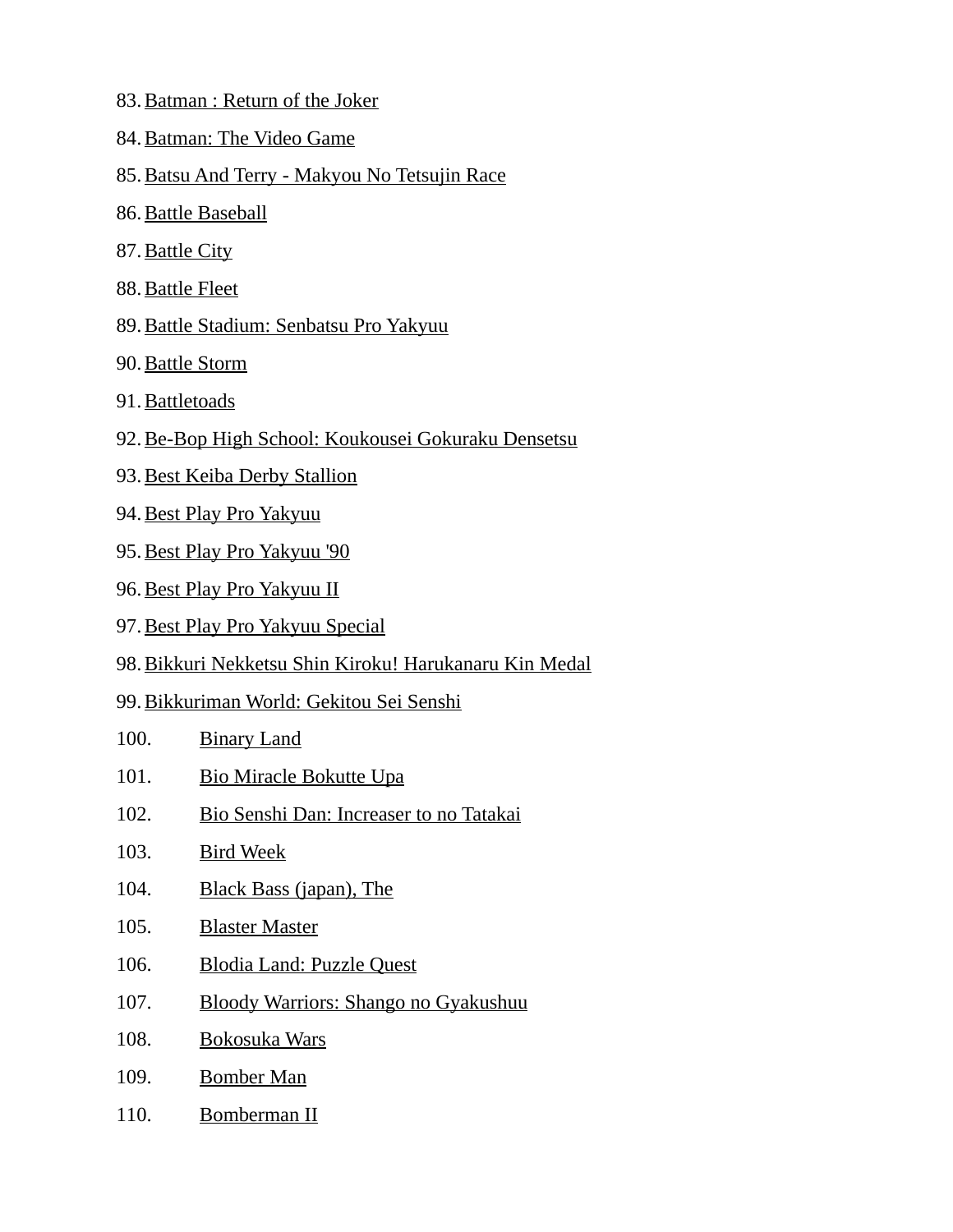| 111. | <b>Bonk's Adventure</b>                    |
|------|--------------------------------------------|
| 112. | <b>Booby Kids</b>                          |
| 113. | <b>Boulder Dash</b>                        |
| 114. | <b>Brave Fighter of The Sun - Fighbird</b> |
| 115. | <b>Bucky O'Hare</b>                        |
| 116. | Bump 'n' Jump                              |
| 117. | <b>Burai Fighter</b>                       |
| 118. | <b>BurgerTime</b>                          |
| 119. | <b>Business Wars</b>                       |
| 120. | Cadillac                                   |
| 121. | Capcom's Gold Medal Challenge '92          |
| 122. | <b>Captain Ed</b>                          |
| 123. | <b>Captain Saver</b>                       |
| 124. | <b>Captain Silver</b>                      |
| 125. | <b>Captain Tsubasa</b>                     |
| 126. | Captain Tsubasa II: Super Striker          |
| 127. | <b>Casino Derby</b>                        |
| 128. | <b>Casino Kid</b>                          |
| 129. | <b>Castelian</b>                           |
| 130. | <b>Castle Quest</b>                        |
| 131. | Castlequest                                |
| 132. | Castlevania                                |
| 133. | Chack'n Pop                                |
| 134. | Challenger                                 |
| 135. | <b>Championship Bowling</b>                |
| 136. | <b>Championship Lode Runner</b>            |
| 137. | <b>Championship Rally</b>                  |
| 138. | <b>Chaos World</b>                         |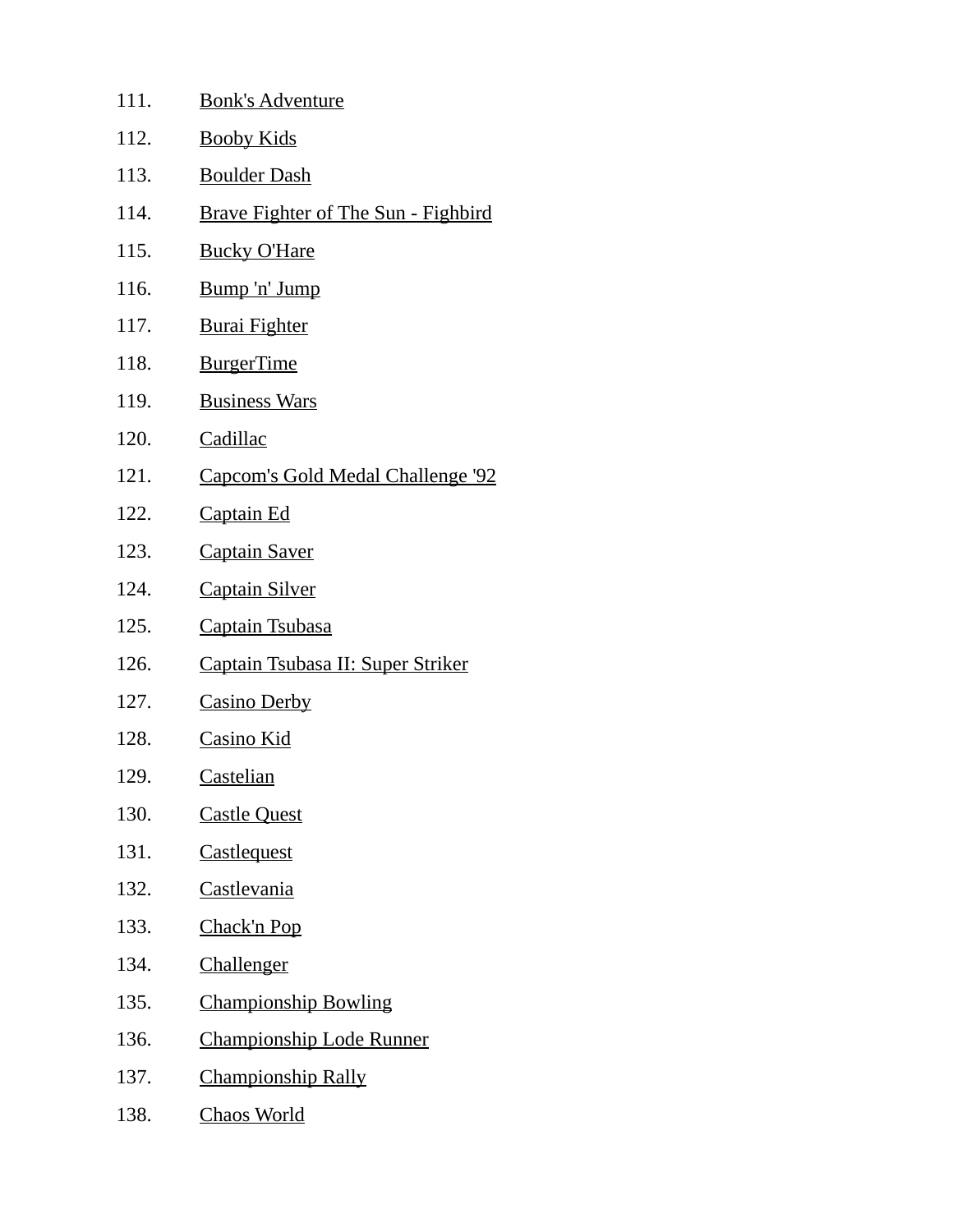- 139. Chester Field: Ankoku Shin e no Chousen
- 140. Chibi Maruko-Chan: Uki Uki Shopping
- 141. Chiisana Obake: Acchi Socchi Kocchi
- 142. Chip 'N Dale : Rescue Rangers
- 143. Chip 'N Dale : Rescue Rangers 2
- 144. Chiyonofuji no Ooichou
- 145. Choplifter
- 146. Choujikuu Yousai Macross
- 147. Choujin Sentai Jetman
- 148. Chris Evert & Ivan Lendl in Top Players' Tennis
- 149. Chuugoku Janshi Story: Tonpuu
- 150. Chuugoku Senseijutsu
- 151. Chuuka Taisen
- 152. Circus Caper
- 153. Circus Charlie
- 154. City Adventure Touch: Mystery of Triangle
- 155. City Connection
- 156. Clu Clu Land
- 157. Cobra Command
- 158. Cocoron
- 159. Code Name: Viper
- 160. Columbus: Ougon no Yoake
- 161. Commando
- 162. Conflict
- 163. Conquest of the Crystal Palace
- 164. Contra
- 165. Cosmic Epsilon
- 166. Cosmic Wars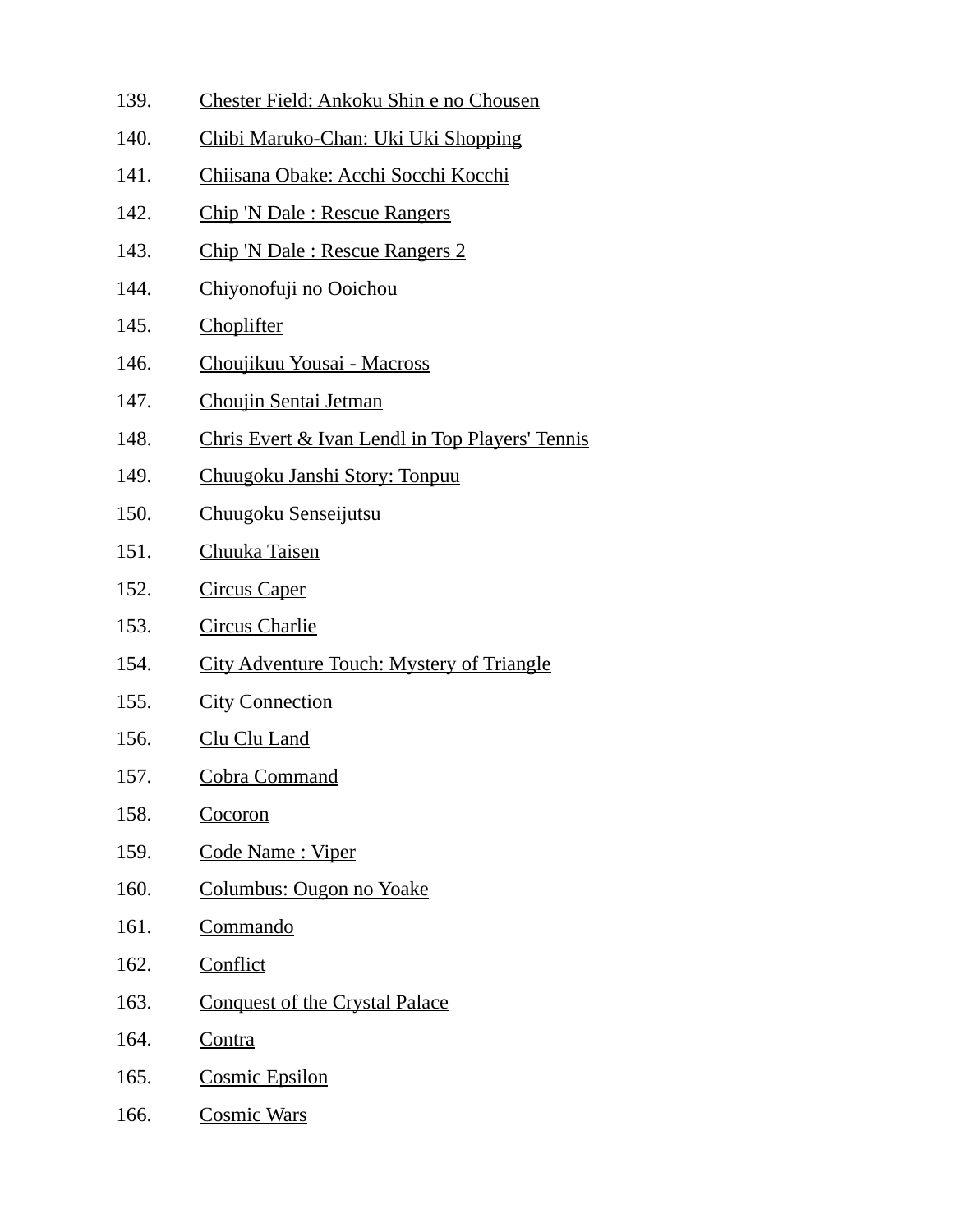| 167. | <b>Cosmo Police Galivan</b>                              |
|------|----------------------------------------------------------|
| 168. | <b>Cowboy Kid</b>                                        |
| 169. | Crayon Shin-Chan: Ora to Poi Poi                         |
| 170. | <b>Crazy Climber</b>                                     |
| 171. | <b>Crisis Force</b>                                      |
| 172. | <b>Cycle Race: Road Man</b>                              |
| 173. | Dai Meiro - Meikyu No Tatsujin                           |
| 174. | Dai-2-Ji Super Robot Taisen                              |
| 175. | Daikaijuu Deburas                                        |
| 176. | Daiku no Gen-San 2: Akage no Dan no Gyakushuu            |
| 177. | <b>Daisenryaku</b>                                       |
| 178. | Daiva - Imperial Of Nirsartia                            |
| 179. | Dark Lord                                                |
| 180. | <u>Dash Yarou</u>                                        |
| 181. | Datach - Battle Rush - Build Up Robot Tournament         |
| 182. | Datach - Dragon Ball Z, Gekitou Tenkaichi Budoukai       |
| 183. | Datach - J League Super Top Players                      |
| 184. | Datach - Sd Gundam - Gundam Wars                         |
| 185. | Datach - Ultraman Club - Supokon Fight!                  |
| 186. | Datach - Yu Yu Hakusho - Bakutou Ankoku Bujutsukai       |
| 187. | David Crane's A Boy and His Blob - Trouble on Blobolonia |
| 188. | De-Block                                                 |
| 189. | Deep Dungeon III: Yuushi heno Tabi                       |
| 190. | Deep Dungeon IV: Kuro no Youjutsushi                     |
| 191. | Defender II                                              |
| 192. | Deja Vu                                                  |
| 193. | Demon Sword                                              |
| 194. | Dengeki - Big Bang!                                      |
|      |                                                          |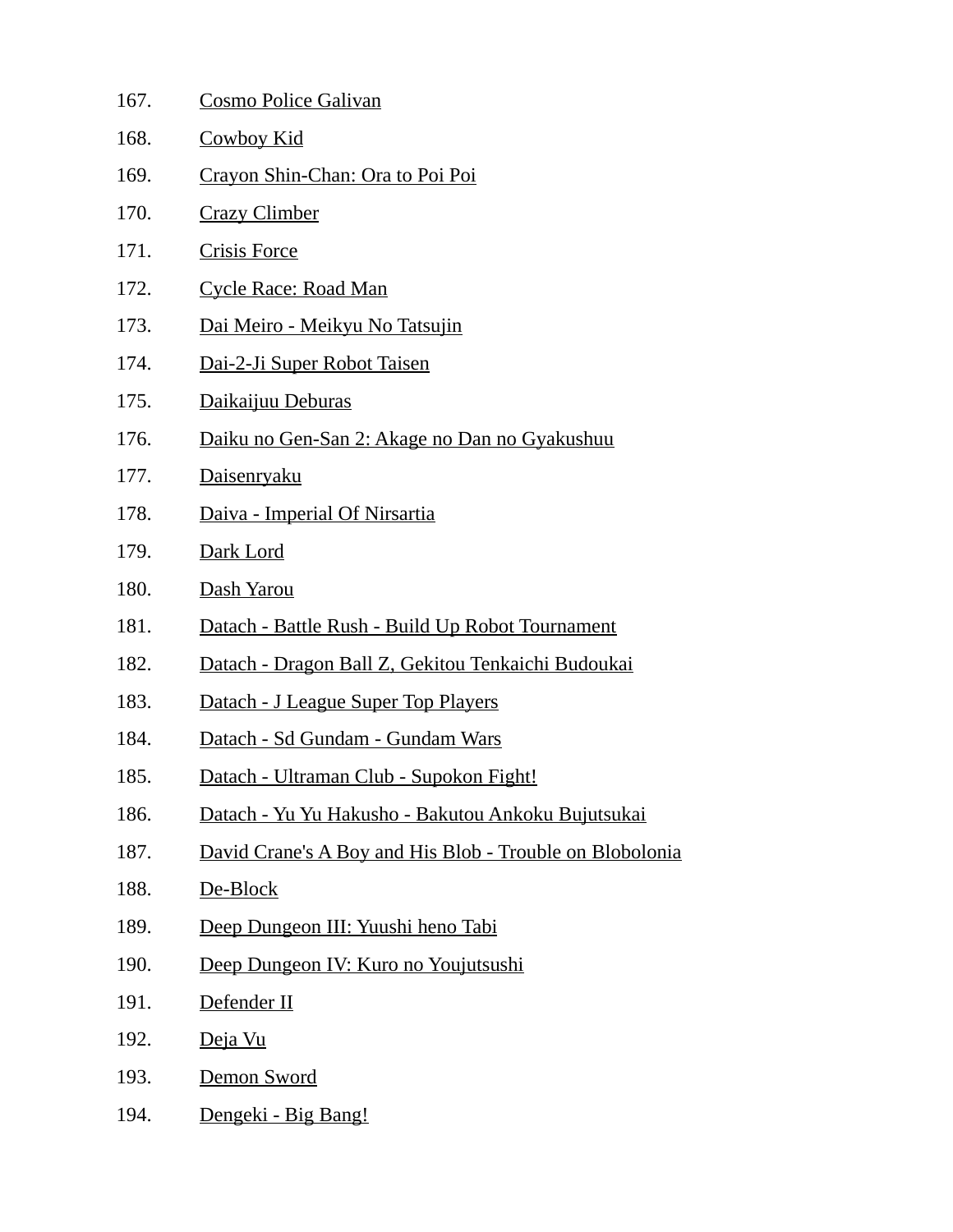195. Derby Stallion Zengokuban 196. Desert Commander 197. Devil World 198. Devilman 199. Dezaemon 200. Die Hard 201.  $\frac{\text{Dig } \text{Dug}}{\text{Dug}}$ 202. Dig Dug II: Trouble in Paradise 203. Digital Devil Story - Megami Tensei 204. Digital Devil Story - Megami Tensei 2 205. Disney's DuckTales 206. Disney's The Little Mermaid 207. Doki! Doki! Yūenchi: Crazy Land Daisakusen 208. Dokuganryu Masamune 209. Don Doko Don 210. Don Doko Don 2 211. Donald Duck 212. Donald Land 213. Donkey Kong 214. Donkey Kong 3 215. Donkey Kong Classics 216. Donkey Kong Jr. 217. Donkey Kong Jr. / Jr. Sansu Lesson 218. Donkey Kong Jr. Math 219. Door Door 220. Doraemon 221. Doraemon: Giga Zombie no Gyakushuu 222. Double Dragon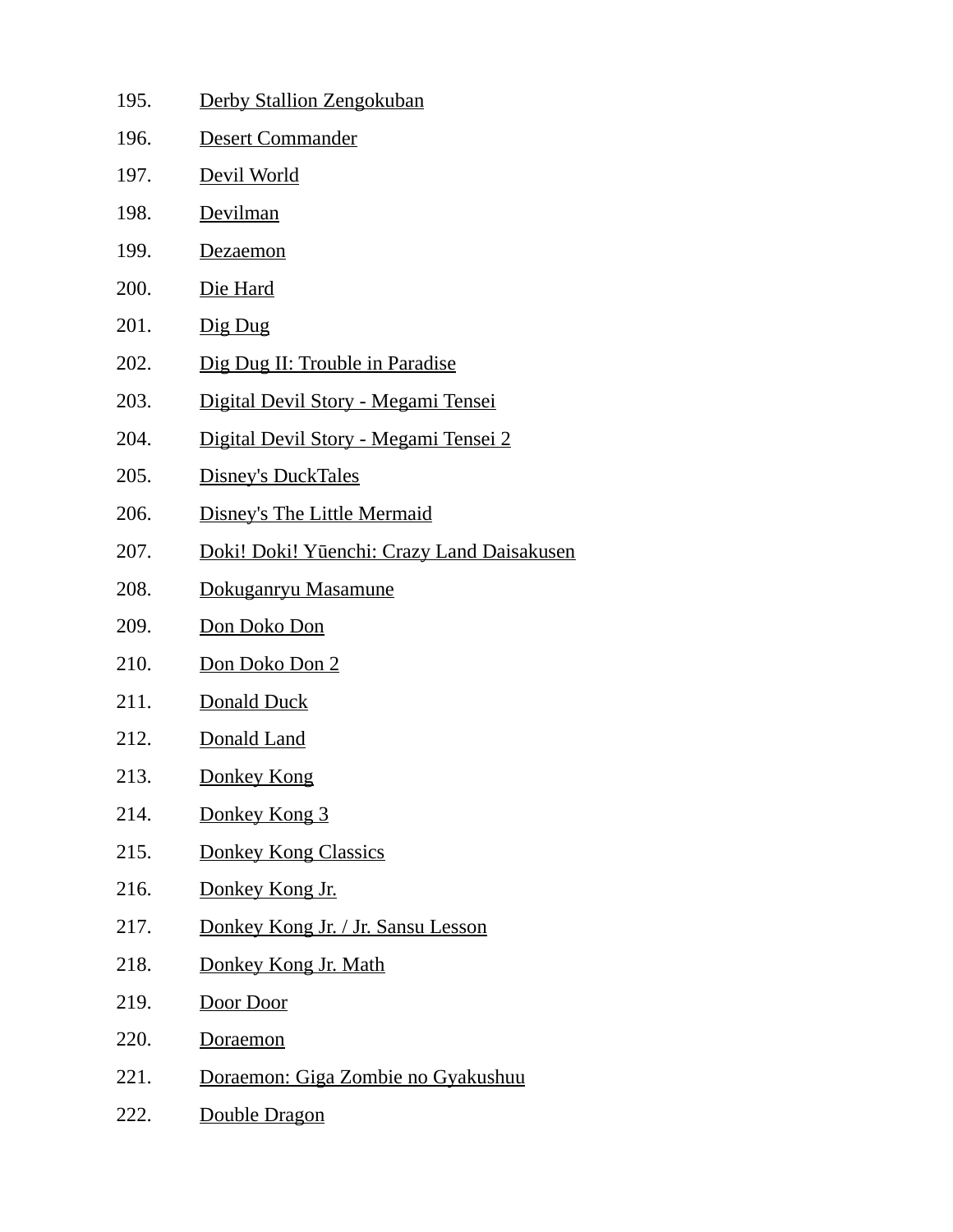- 223. Double Dragon II : The Revenge
- 224. Double Dragon III : The Sacred Stones
- 225. Double Moon Densetsu
- 226. Dough Boy
- 227. Downtown Nekketsu Koushinkyoku: Soreyuke Daiundoukai
- 228. Downtown Special: Kunio-kun no Jidaigeki Dayo Zenin Shuugou!
- 229. Dr. Jekyll and Mr. Hyde
- 230. Dr. Mario
- 231. Dragon Ball 3: Goku Den
- 232. Dragon Ball Z Gaiden: Saiyajin Zetsumetsu Keikaku
- 233. Dragon Ball Z II: Gekishin Frieza!!
- 234. Dragon Ball Z III: Ressen Jinzou Ningen
- 235. Dragon Ball Z: Kyoushuu! Saiya Jin
- 236. Dragon Ball: Daimaou Fukkatsu
- 237. Dragon Ball: Shenlong no Nazo
- 238. Dragon Buster
- 239. Dragon Buster II: Yami no Fuuin
- 240. Dragon Fighter
- 241. Dragon Quest II: Akuryou no Kamigami
- 242. Dragon Quest III: Soshite Densetsu e...
- 243. Dragon Quest IV: Michibikareshi Monotachi
- 244. Dragon Scroll: Yomigaerishi Maryuu
- 245. Dragon Slayer 4 Drasle family
- 246. Dragon Spirit : The New Legend
- 247. Dragon Unit
- 248. Dragon Warrior
- 249. Dragon Wars
- 250. Dragon's Lair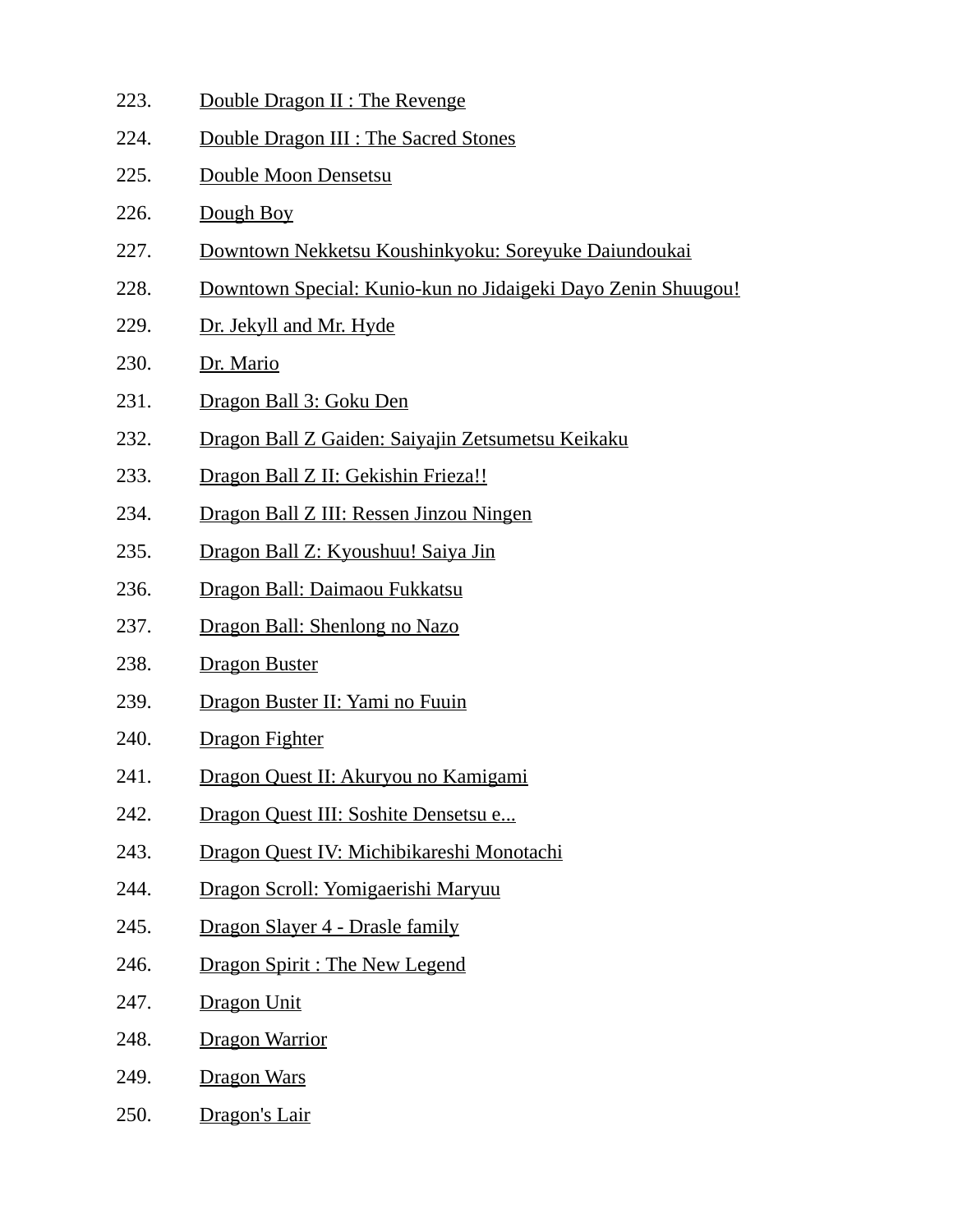| 251. | <b>Dream Master</b>                                                      |
|------|--------------------------------------------------------------------------|
| 252. | <b>Duck Hunt</b>                                                         |
| 253. | Ducktales 2                                                              |
| 254. | Dudes with Attitude                                                      |
| 255. | Dungeon Kid                                                              |
| 256. | Dungeon Magic: Sword of the Elements                                     |
| 257. | <b>Dynamite Bowl</b>                                                     |
| 258. | Déjà Vu                                                                  |
| 259. | Eggerland: Meikyuu no Fukkatsu                                           |
| 260. | Egypt                                                                    |
| 261. | <b>Elevator Action</b>                                                   |
| 262. | Elnark no Zaihou                                                         |
| 263. | Elysion                                                                  |
| 264. | Emoyan no 10 Bai Pro Yakyuu                                              |
| 265. | Erika to Satoru no Yume Bōken                                            |
| 266. | <b>Esper Boukentai</b>                                                   |
| 267. | Esper Dream 2: Aratanaru Tatakai                                         |
| 268. | <b>Excitebike</b>                                                        |
| 269. | <b>Exciting Boxing</b>                                                   |
| 270. | <b>Exed Exes</b>                                                         |
| 271. | <b>Exerion</b>                                                           |
| 272. | <b>F1 Circus</b>                                                         |
| 273. | <b>F1 Race</b>                                                           |
| 274. | Famicom Doubutsu Seitai Zukan! Katte ni Shirokuma: Mori o Sukue no Maki! |
| 275. | Famicom Igo Nyuumon                                                      |
| 276. | Famicom Jump 2 - Saikyou No 7 Nin                                        |
| 277. | Famicom Jump: Hero Retsuden                                              |
| 278. | <b>Famicom Meijinsen</b>                                                 |
|      |                                                                          |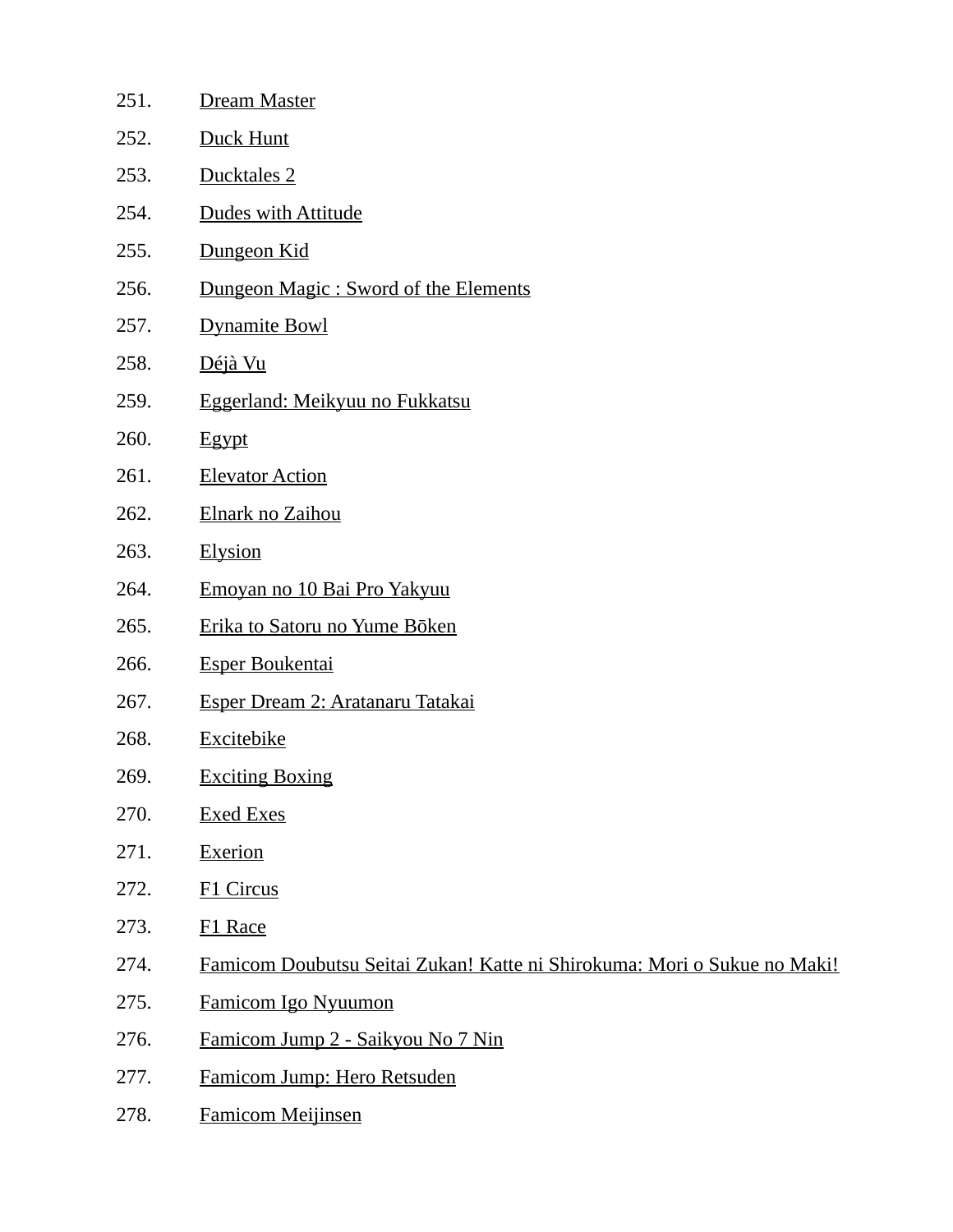279. Famicom Shogi: Ryuu-Ou-Sen 280. Famicom Top Management 281. Famicom Wars 282. Famicom Yakyuuban 283. Family BASIC 284. Family Circuit 285. Family Circuit '91 286. Family Jockey 287. Family Mahjong 288. Family Mahjong II: Shanghai he no Michi 289. Family Quiz 4-nin wa Rival 290. Family School 291. Family Tennis 292. Family Trainer 10 - Rairai Kyonsees 293. Family Trainer 2: Running Stadium 294. Family Trainer 4: Jogging Race 295. Family Trainer 5: Meiro Daisakusen 296. Family Trainer 8: Totsugeki! Fuuun Takeshi Jou 297. Family Trainer 9: Fuuun Takeshi Jou 2 298. Famista '89 Kaimaku Ban!! 299. Famista '90 300. Famista '91 301. Famista '92 302. Famista '93 303. Famista '94 304. Fantasy Zone 305. Fantasy Zone 2: Opa-Opa no Namida 306. Faria : A World of Mystery & Danger!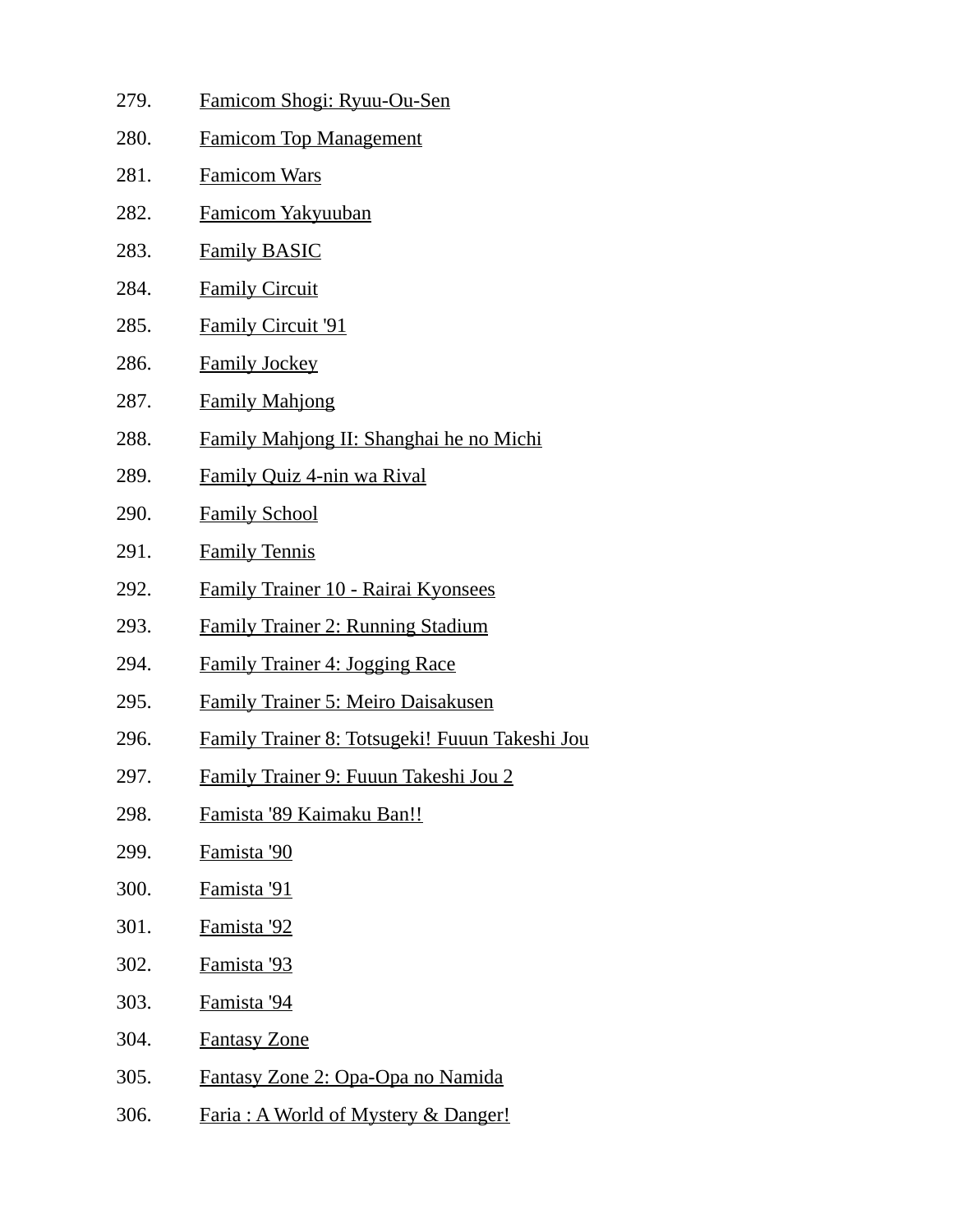| 307. | <b>Faxanadu</b>                                       |
|------|-------------------------------------------------------|
| 308. | <b>Ferrari Grand Prix Challenge</b>                   |
| 309. | <b>Field Combat</b>                                   |
| 310. | <b>Fighting Road</b>                                  |
| 311. | <b>Final Fantasy</b>                                  |
| 312. | <b>Final Fantasy I.ii</b>                             |
| 313. | <b>Final Fantasy II</b>                               |
| 314. | <b>Final Fantasy III</b>                              |
| 315. | <b>Final Lap</b>                                      |
| 316. | Fire 'n Ice                                           |
| 317. | <u> Fire Emblem - Ankoku Ryu To Hikari No Tsurugi</u> |
| 318. | <b>Fire Emblem Gaiden</b>                             |
| 319. | <b>Fist of the North Star</b>                         |
| 320. | <b>Flappy</b>                                         |
| 321. | <b>Fleet Commander</b>                                |
| 322. | <b>Flipull: An Exciting Cube Game</b>                 |
| 323. | <b>Flying Hero</b>                                    |
| 324. | <b>Formation Z</b>                                    |
| 325. | Formula 1 Sensation                                   |
| 326. | <b>Front Line</b>                                     |
| 327. | <u>Fushigi No Umi No Nadia</u>                        |
| 328. | <b>Fuzzical Fighter</b>                               |
| 329. | <b>Galaga: Demons of Death</b>                        |
| 330. | Gambler Jiko Chuushinha - Mahjong Game                |
| 331. | Gambler Jiko Chuushinha 2                             |
| 332. | <b>Game Party</b>                                     |
| 333. | <b>Ganbare Goemon 2</b>                               |
| 334. | Ganbare Goemon Gaiden 2: Tenka no Zaihou              |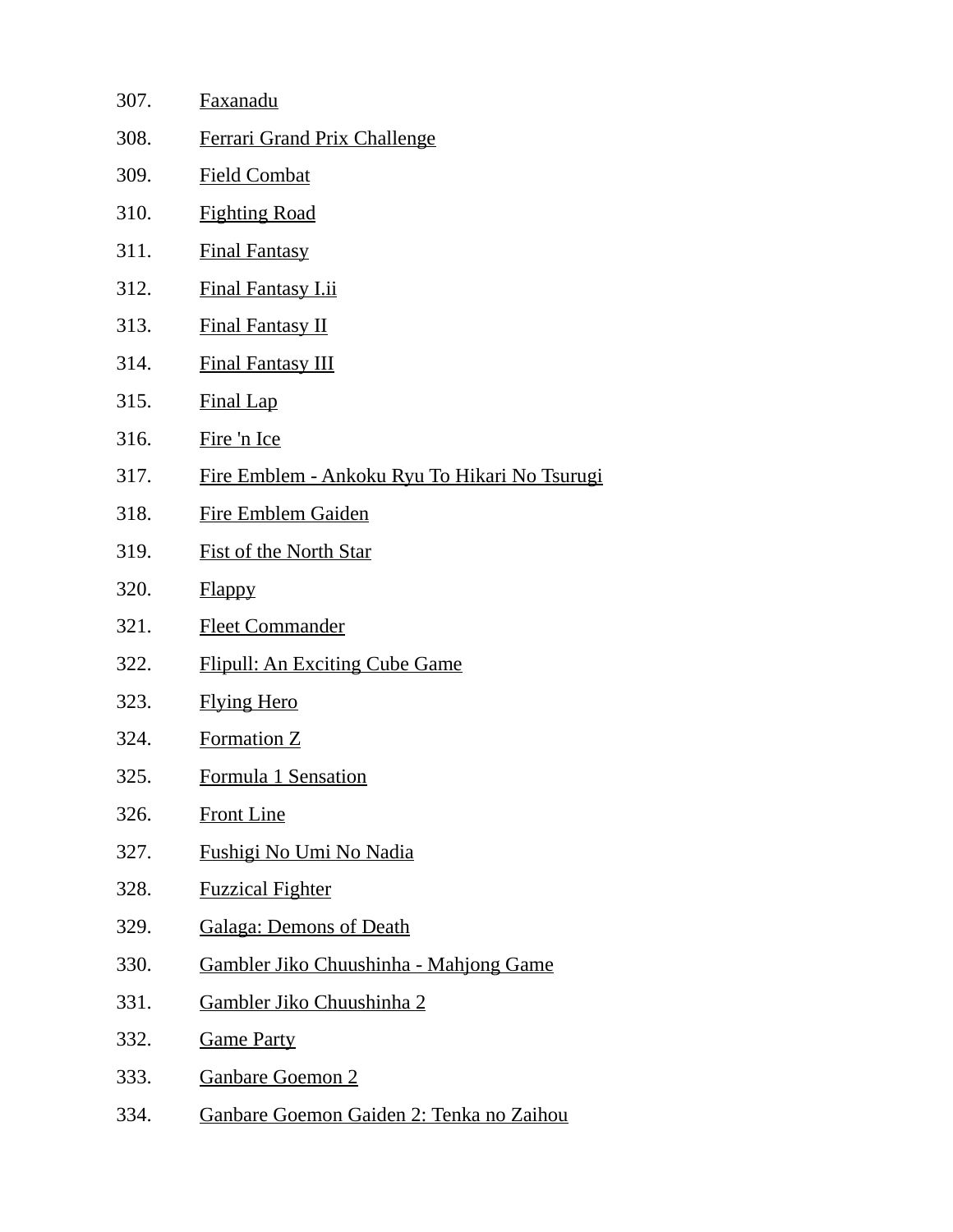- 335. Ganbare Goemon Gaiden: Kieta Ougon Kiseru
- 336. Ganbare Goemon!: Karakuri Douchuu
- 337. Ganbare Pennant Race!
- 338. Ganso Saiyuuki: Super Monkey Daibouken
- 339. Garfield: A Week of Garfield
- 340. GeGeGe no Kitaro Yokai Daimakyo
- 341. Gegege no Kitarou 2: Youkai Gundan no Chousen
- 342. Geimos
- 343. Gekitotsu Yonku Battle
- 344. Gemfire
- 345. Genghis Khan
- 346. Genghis Khan II: Clan of the Gray Wolf
- 347. Genpei Touma Den Computer Boardgame
- 348. Getsu Fuuma Den
- 349. Ghostbusters
- 350. Gimme a Break: Shijou Saikyou no Quiz Ou Ketteisen
- 351. Gimmi a Break Shijou Saikyou no Quiz Ou Ketteise
- 352. Ginga Eiyuu Densetsu
- 353. Ginga no Sannin
- 354. Goal!
- 355. God Slayer: Haruka Tenkuu no Sonata
- 356. Godzilla: Monster of Monsters!
- 357. Golf
- 358. Golf '92, The
- 359. Golf Club: Birdie Rush
- 360. Golf Grand Slam
- 361. Golfkko Open
- 362. Golgo 13: Dai 1 Shou: Kamigami no Tasogare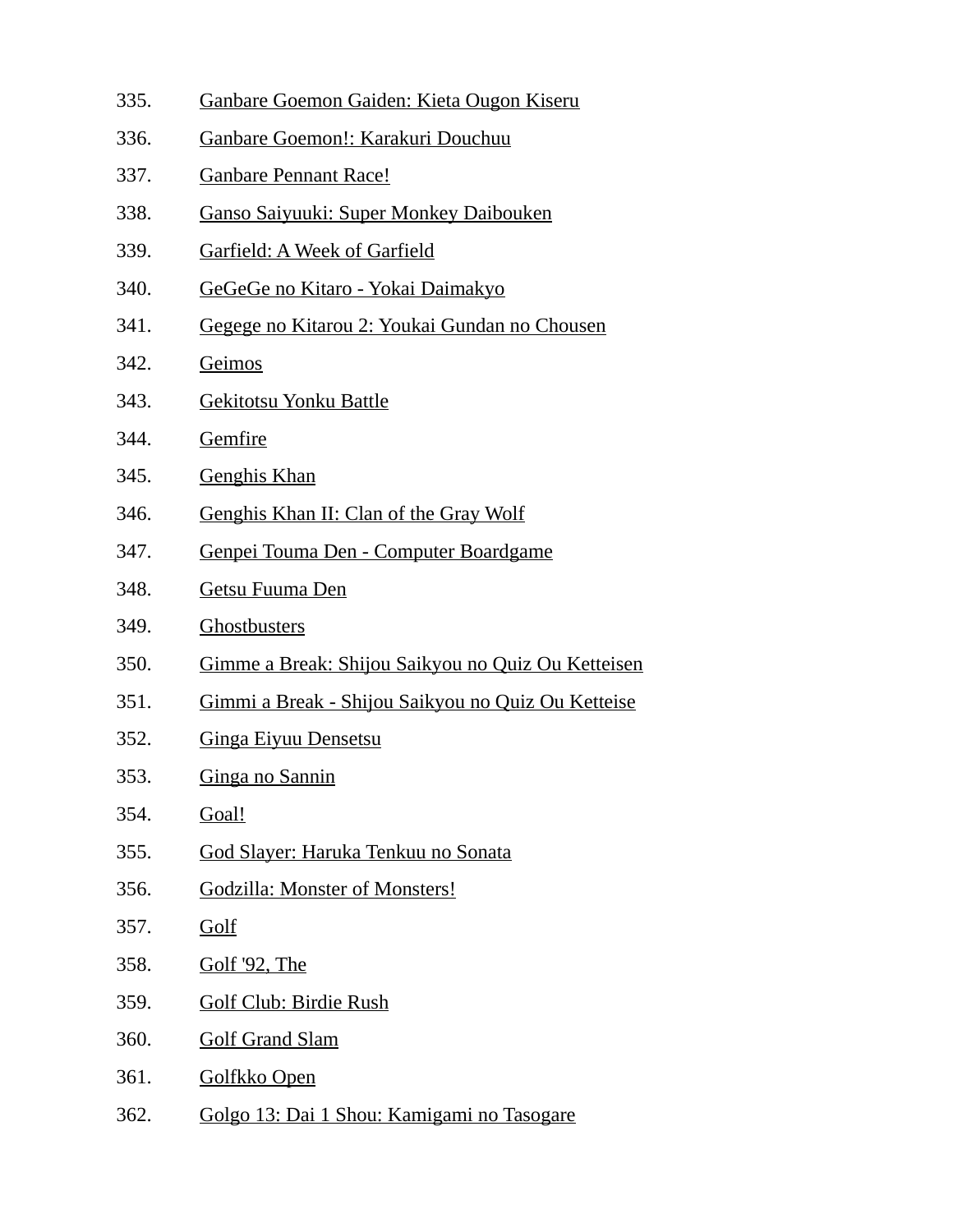| 363. | <b>Gomoku Narabe Renju</b>              |
|------|-----------------------------------------|
| 364. | <b>Goonies II (JPN)</b>                 |
| 365. | <u>Gorby no Pipeline Daisakusen</u>     |
| 366. | <u>Gorilla Man, The</u>                 |
| 367. | <u> Gozonji: Yaji Kita Chin Douchuu</u> |
| 368. | Gradius                                 |
| 369. | <b>Gradius II</b>                       |
| 370. | <b>Grand Master</b>                     |
| 371. | <b>Great Battle Cyber</b>               |
| 372. | <b>Great Deal</b>                       |
| 373. | <b>Gremlins 2: The New Batch</b>        |
| 374. | <b>Guardic Gaiden</b>                   |
| 375. | Guerrilla War                           |
| 376. | Gumshoe                                 |
| 377. | Gun-Dec                                 |
| 378. | <b>Gun-Nac</b>                          |
| 379. | <b>GunHed: Aratanaru Tatakai</b>        |
| 380. | <u>Gyrodine</u>                         |
| 381. | <u>Gyromite</u>                         |
| 382. | Hammerin' Harry                         |
| 383. | <u>Hana no Star Kaidou</u>              |
| 384. | Hanjuku Hero                            |
| 385. | <b>Happy Birthday Bugs (JPN)</b>        |
| 386. | <b>Hatris</b>                           |
| 387. | Hayauchi Super Igo                      |
| 388. | <b>Heavy Barrel</b>                     |
| 389. | <u>Heisei Tensai Bakabon</u>            |
| 390. | <b>Hello Kitty World</b>                |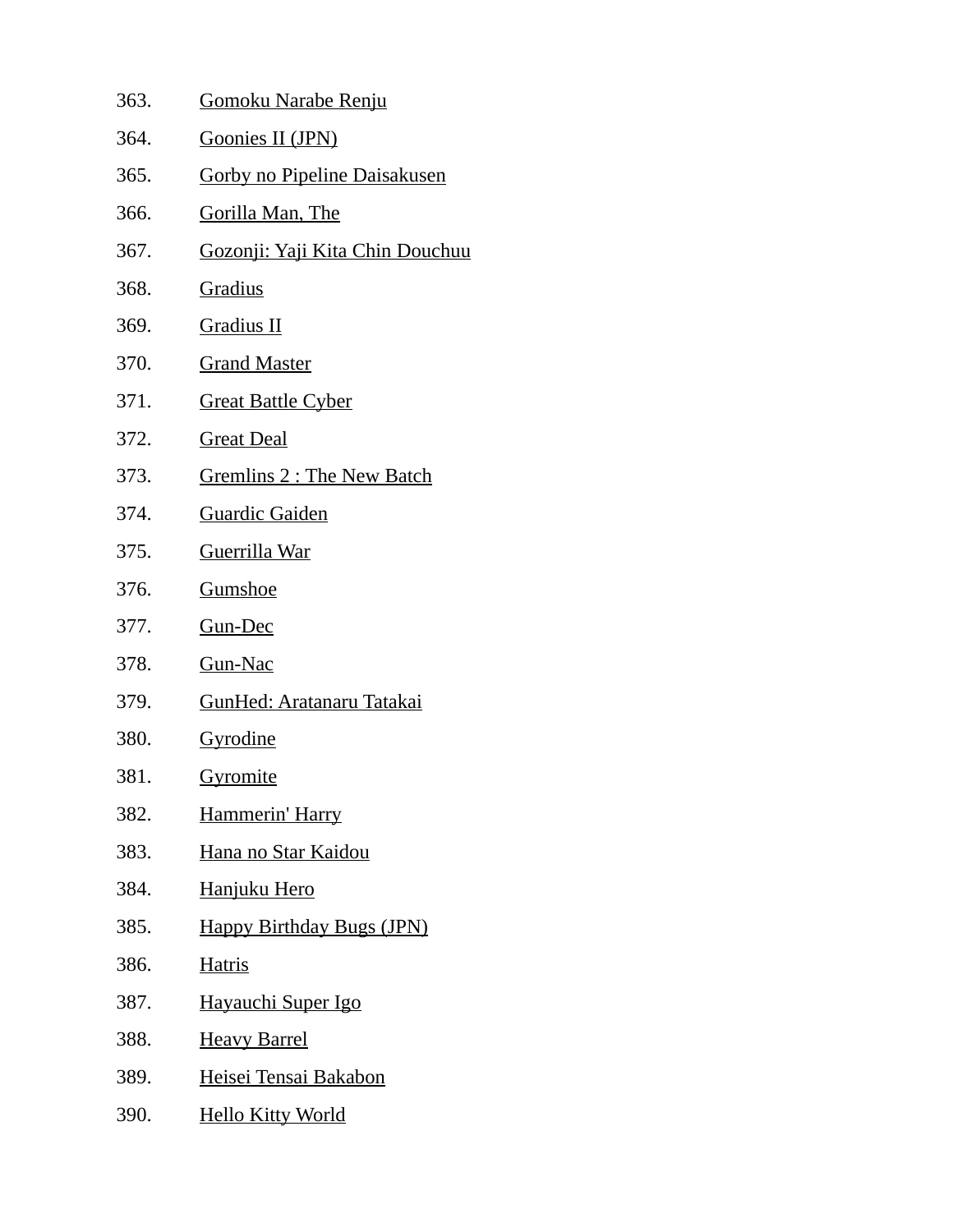- 391. Hello Kitty no Hanabatake
- 392. Heracles no Eikou II: Titan no Metsubou
- 393. Heracles no Eikou: Toujin Makyouden
- 394. Hi no Tori Hououhen: Gaou no Bouken
- 395. Higemaru Makaijima: Nanatsu no Shima Daibouken
- 396. Highway Star II
- 397. Hirake! Ponkikki
- 398. Hiryu No Ken 3 5 Nin No Ryuu Senshi
- 399. Hiryu no Ken: Ougi no Sho
- 400. Hiryuu no Ken II: Dragon no Tsubasa
- 401. Hiryuu no Ken Special: Fighting Wars
- 402. Hissatsu Doujou Yaburi
- 403. Hissatsu Shigoto Nin
- 404. Hitler no Fukkatsu: Top Secret
- 405. Hogan's Alley
- 406. Hokkaidou Rensa Satsujin Ohotsuku Ni Kiyu
- 407. Hokuto no Ken
- 408. Hokuto no Ken 3: Shinseiki Souzou Seiken Retsuden
- 409. Hokuto no Ken 4: Shichisei Hakenden: Hokuto Shinken no Kanata e
- 410. Holy Diver
- 411. Home Run Nighter '90 The Pennant League
- 412. Hon Shogi Naitou Kudan Shogi Hiden
- 413. Honoo No Toukyuuji Dodge Danpei 2
- 414. Honoo no Doukyuuji: Dodge Danpei
- 415. **Hook**
- 416. Hoops
- 417. Hototogisu
- 418. Hottaman No Chitei Tanken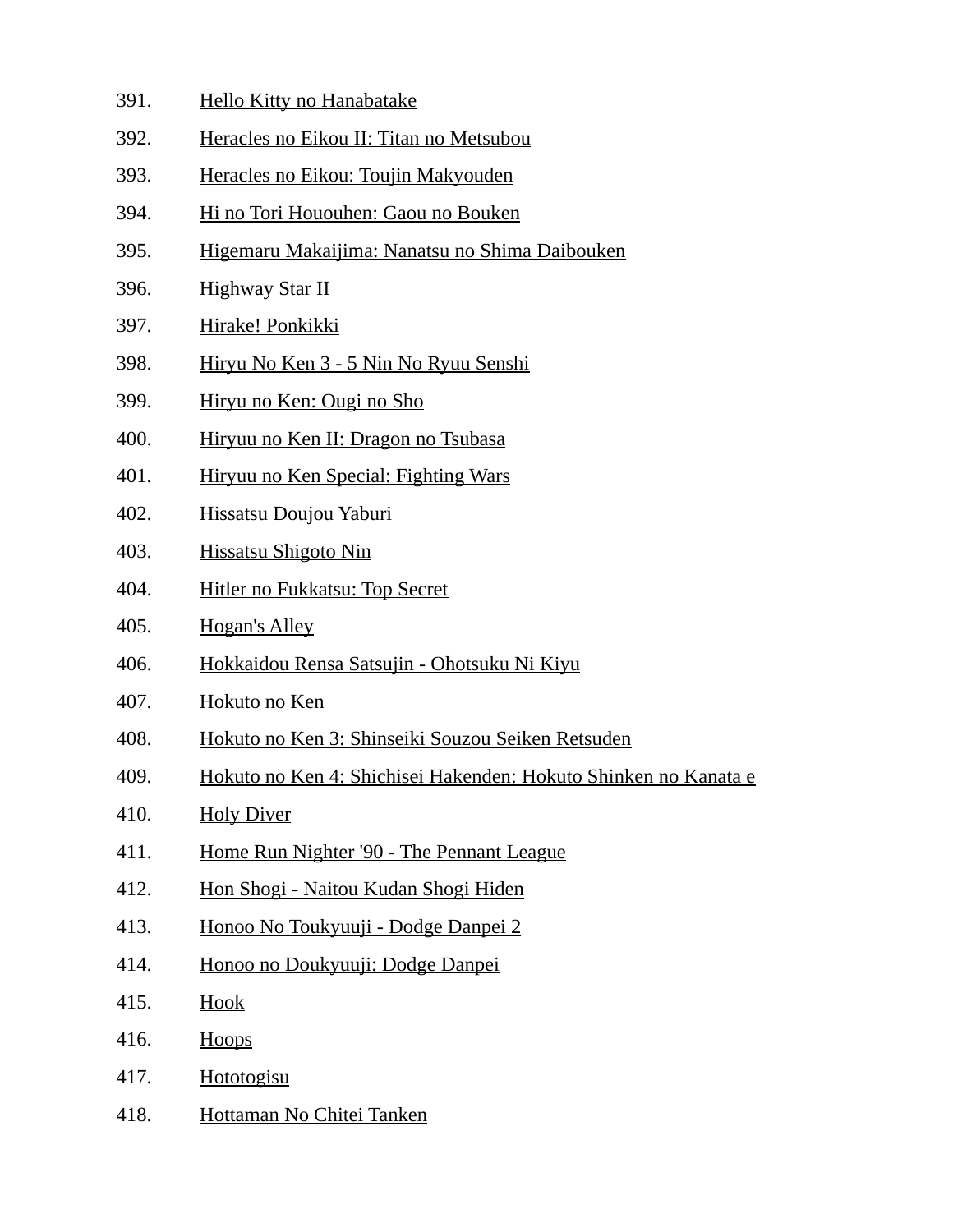- 419. Hudson Hawk
- 420. Hyaku no Sekai no Monogatari: The Tales on a Watery Wilderness
- 421. Hydlide 3: Yami Kara no Houmonsha
- 422. Hydlide Special
- 423. Hyokkori Hyoutanjima: Nazo no Kaizokusen
- 424. Hyper Olympic Tonosama Edition
- 425. Hyper Sports
- 426. I Love Softball
- 427. Ice Climber
- 428. Ide Yosuke Meijin no Jissen Mahjong
- 429. Ide Yousuke Meijin No Jissen Mahjong 2
- 430. Idol Hakkenden
- 431. Igo Meikan
- 432. Igo Shinan
- 433. Igo Shinan '91
- 434. Igo Shinan '92
- 435. Igo Shinan '93
- 436. Igo Shinan '94
- 437. **Igo: Kyuu Roban Taikyoku**
- 438. Ikari III: The Rescue
- 439. Ikari Warriors
- 440. Ikari Warriors II : Victory Road
- 441. Ike Ike! Nekketsu Hockey Bu: Subette Koronde Dairantou
- 442. Ikinari Musician
- 443. Ikki
- 444. Image Fight
- 445. Indora no Hikari
- 446. Insector X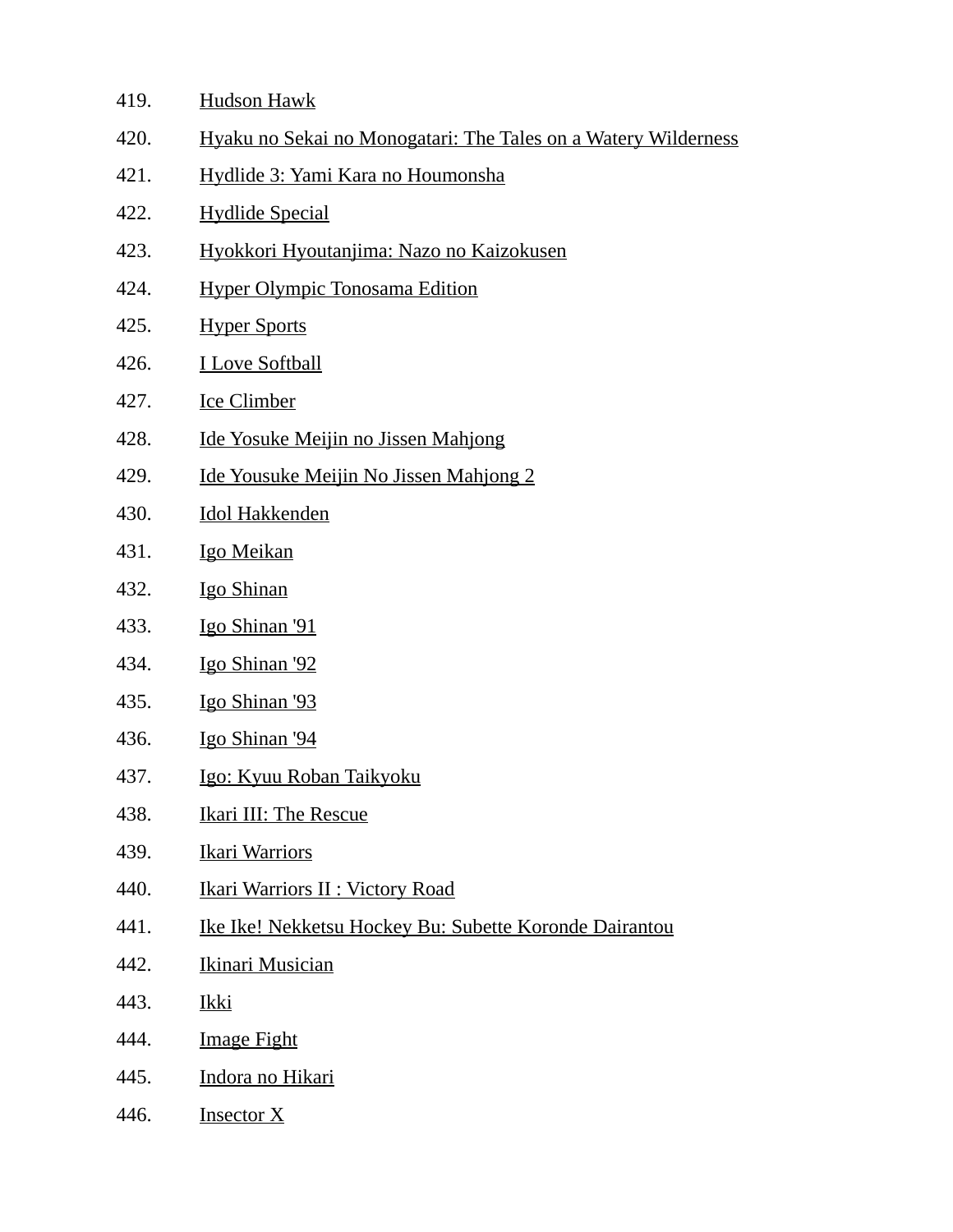- 447. Iron Tank : The Invasion of Normandy
- 448. Isaki Shuugorou no Keiba Hisshou Gaku
- 449. Ishin no Arashi
- 450. Isolated Warrior
- 451. Itadaki Street Watashi No Oten Ni Yottette
- 452. J-League Fighting Soccer: The King of Ace Strikers
- 453. J-League Winning Goal
- 454. JESUS: Kyoufu no Bio Monster
- 455. JJ: Tobidase Daisakusen Part II
- 456. JaJaMaru no Daibouken
- 457. Jackie Chan's Action Kung Fu
- 458. Jajamaru Gekimaden: Maboroshi no Kinmajou
- 459. Jajamaru Ninpou Chou
- 460. Jangou
- 461. Jarinko Chie: Bakudan Musume no Shiawase Sagashi
- 462. Jikuu Yuuden: Debias
- 463. Jongbou
- 464. Journey to Silius
- 465. Joust
- 466. Joy Mech Fight
- 467. Jumbo Ozaki no Hole in One Professional
- 468. Jumpin' Kid: Jack to Mame no Ki Monogatari
- 469. Just Breed
- 470. Juuouki
- 471. Juvei Quest
- 472. Kabuki Quantum Fighter
- 473. Kabushiki Doujou: The Stock Speculation
- 474. Kaettekita! Gunjin Shogi: Nanya Sore!?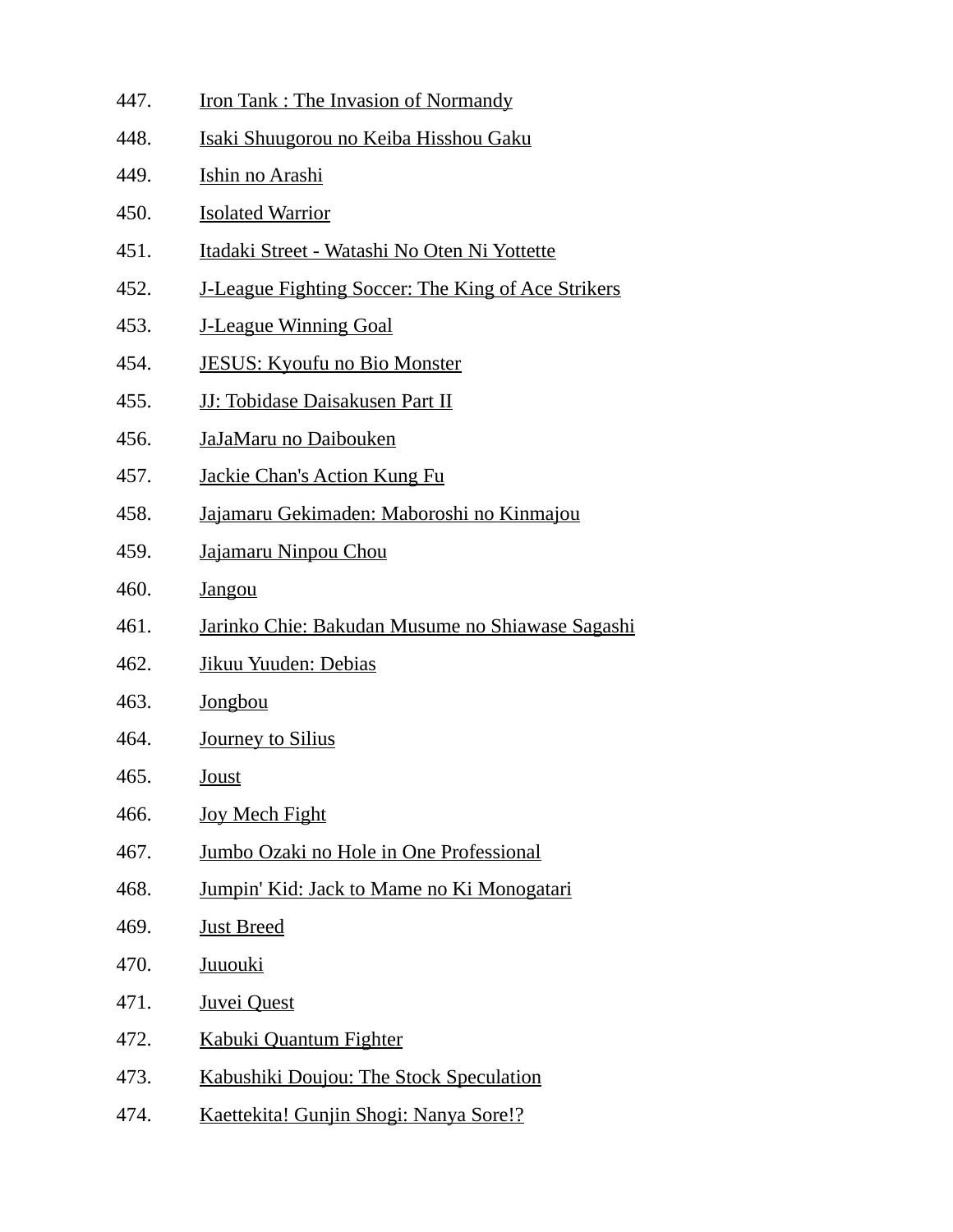| 475. | <b>Kage no Densetsu</b>                                   |
|------|-----------------------------------------------------------|
| 476. | <b>Kagerou Densetsu</b>                                   |
| 477. | <b>Kaguya Hime Densetsu</b>                               |
| 478. | Kaijuu Monogatari                                         |
| 479. | Kaiketsu Yancha Maru 2: Karakuri Land                     |
| 480. | Kaiketsu Yancha maru 3: Taiketsu! Z?ringen                |
| 481. | Kamen Rider Club: Gekitotsu Shocker Land                  |
| 482. | Kamen Rider SD: GranShocker no Yabou                      |
| 483. | Kamen no Ninja Hanamaru                                   |
| 484. | Kamen no Ninja: Akakage                                   |
| 485. | Kanshakudama Nage Kantarou no Toukaidou Gojuusan Tsugi    |
| 486. | Karakuri Kengou Den - Musashi Lord - Karakuri Jin Hashiru |
| 487. | <u>Karaoke Studio</u>                                     |
| 488. | Karaoke Studio Senyou Cassette Vol. 1                     |
| 489. | <u>Karaoke Studio Senyou Cassette Vol. 2</u>              |
| 490. | <b>Karateka</b>                                           |
| 491. | <b>Karnov</b>                                             |
| 492. | Kawa no Nushi Tsuri                                       |
| 493. | Keiba Simulation: Honmei                                  |
| 494. | <u>Kero Kero Keroppi no Daibouken</u>                     |
| 495. | Kero Kero Keroppi no Daibouken 2: Donuts Ike ha Oosawagi  |
| 496. | Keroppi to Keroriinu no Splash Bomb!                      |
| 497. | Ki No Bouken - The Quest Of Ki                            |
| 498. | <b>Kickle Cubicle</b>                                     |
| 499. | <b>Kid Dracula</b>                                        |
| 500. | <b>Kid Icarus</b>                                         |
| 501. | Kid Kool and the Quest for the Seven Wonder Herbs         |
|      |                                                           |

502. Kid Niki: Radical Ninja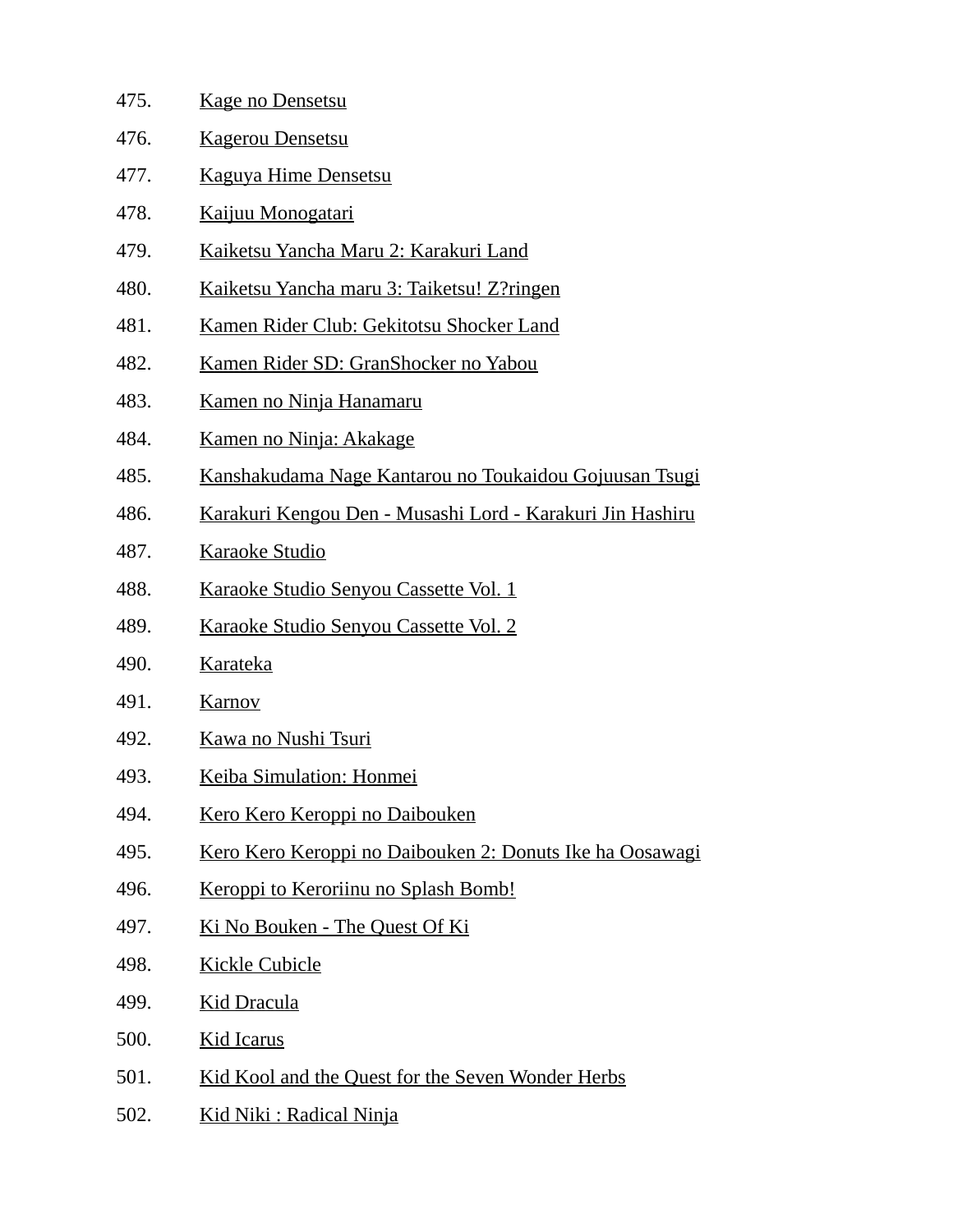- 503. Kiddy Sun in Fantasia
- 504. Kidou Senshi Z Gundam Hot Scramble
- 505. King Kong 2: Ikari no Megaton Punch
- 506. King Of Kings
- 507. King's Knight
- 508. Kinnikuman Muscle Tag Match
- 509. Kirby's Adventure
- 510. Kiteretsu Daihyakka
- 511. Klax
- 512. Knight Rider
- 513. Koushien
- 514. Kujaku Ou
- 515. Kujaku Ou II
- 516. Kung Fu
- 517. Kunio-kun no Nekketsu Soccer League
- 518. Kurogane Hiroshi no Yosou Daisuki! Kachiuma Densetsu
- 519. Kyatto Ninden Teyandee
- 520. Kyonshiizu 2
- 521. Kyouryuu Sentai Zyuranger
- 522. Kyuukyoku Harikiri Koushien
- 523. Kyuukyoku Harikiri Stadium
- 524. Kyuukyoku Harikiri Stadium '88 Senshu Shin Data Version
- 525. Kyuukyoku Harikiri Stadium III
- 526. Kyuukyoku Harikiri Stadium: Heisei Gannen Ban
- 527. L'Empereur
- 528. LaSalle Ishii no Child's Quest
- 529. Labyrinth
- 530. Lagrange Point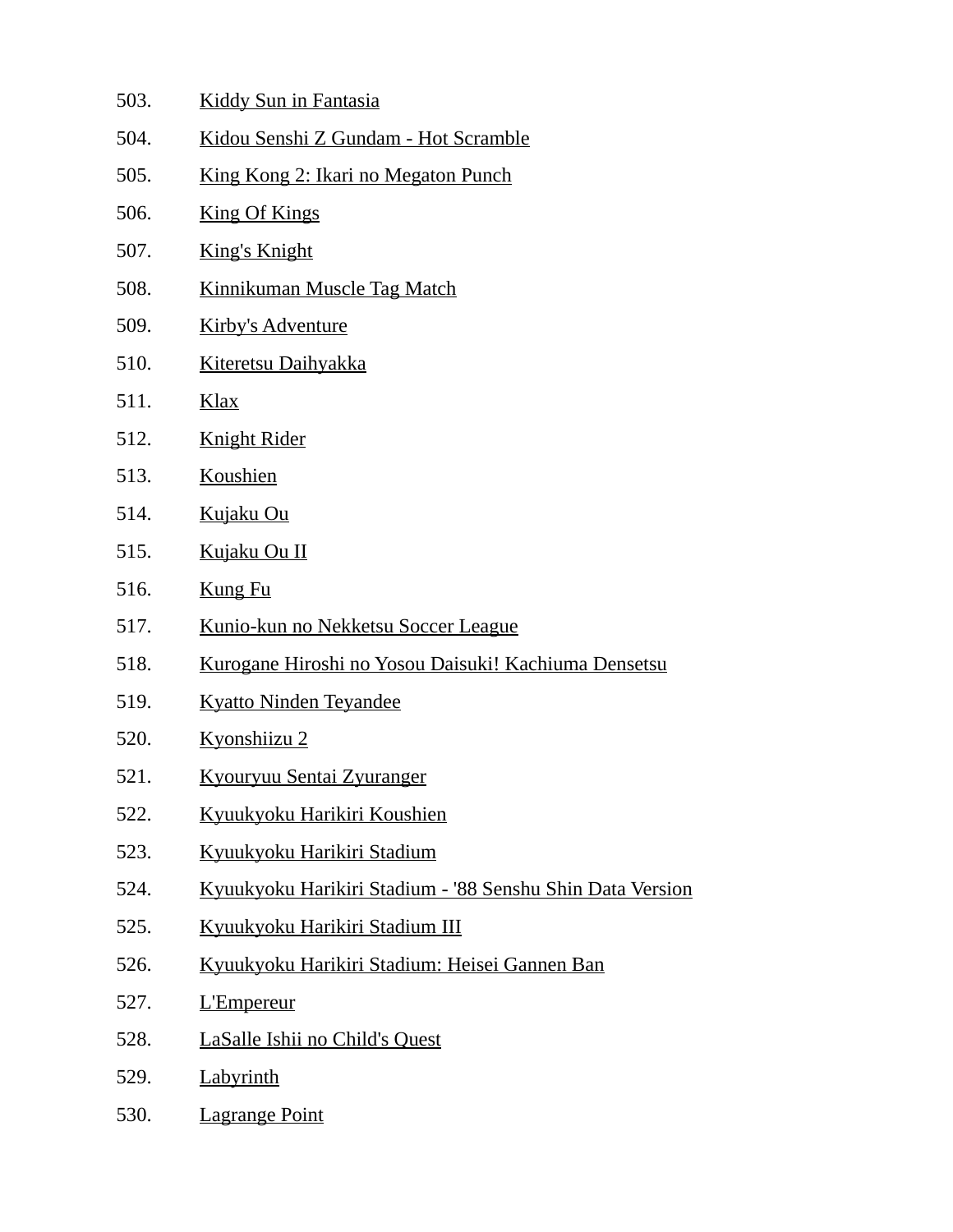| 531. | <b>Laser Invasion</b>                            |
|------|--------------------------------------------------|
| 532. | Last Armageddon                                  |
| 533. | <b>Law of the West</b>                           |
| 534. | <u>Layla</u>                                     |
| 535. | <b>Lee Trevino's Fighting Golf</b>               |
| 536. | Les Chevaliers du Zodiaque                       |
| 537. | <b>Life Force</b>                                |
| 538. | <b>Lipple Island</b>                             |
| 539. | <b>Little Magic</b>                              |
| 540. | <b>Little Nemo: The Dream Master</b>             |
| 541. | <b>Little Ninja Brothers</b>                     |
| 542. | <u>Lode Runner</u>                               |
| 543. | <b>Lost Word of JeNnY: Ushinawareta Message</b>  |
| 544. | Lot Lot                                          |
| 545. | <b>Lunar Pool</b>                                |
| 546. | <u> Lupin Sansei - Pandora No Isan</u>           |
| 547. | M.C. Mario                                       |
| 548. | <b>Mach Rider</b>                                |
| 549. | <b>Madoola no Tsubasa</b>                        |
| 550. | <u>MagMax</u>                                    |
| 551. | <b>Magic Candle, The</b>                         |
| 552. | <b>Magic Darts</b>                               |
| 553. | <b>Magical Kid's Doropie</b>                     |
| 554. | <b>Magical Taruruuto-kun - Fantastic World!!</b> |
| 555. | <b>Magical Taruruuto-kun 2 - Mahou Daibouken</b> |
| 556. | Magnum Kiki Ippatsu: Empire City 1931            |
| 557. | <u>MahaRaja</u>                                  |
| 558. | <b>Mahjong</b>                                   |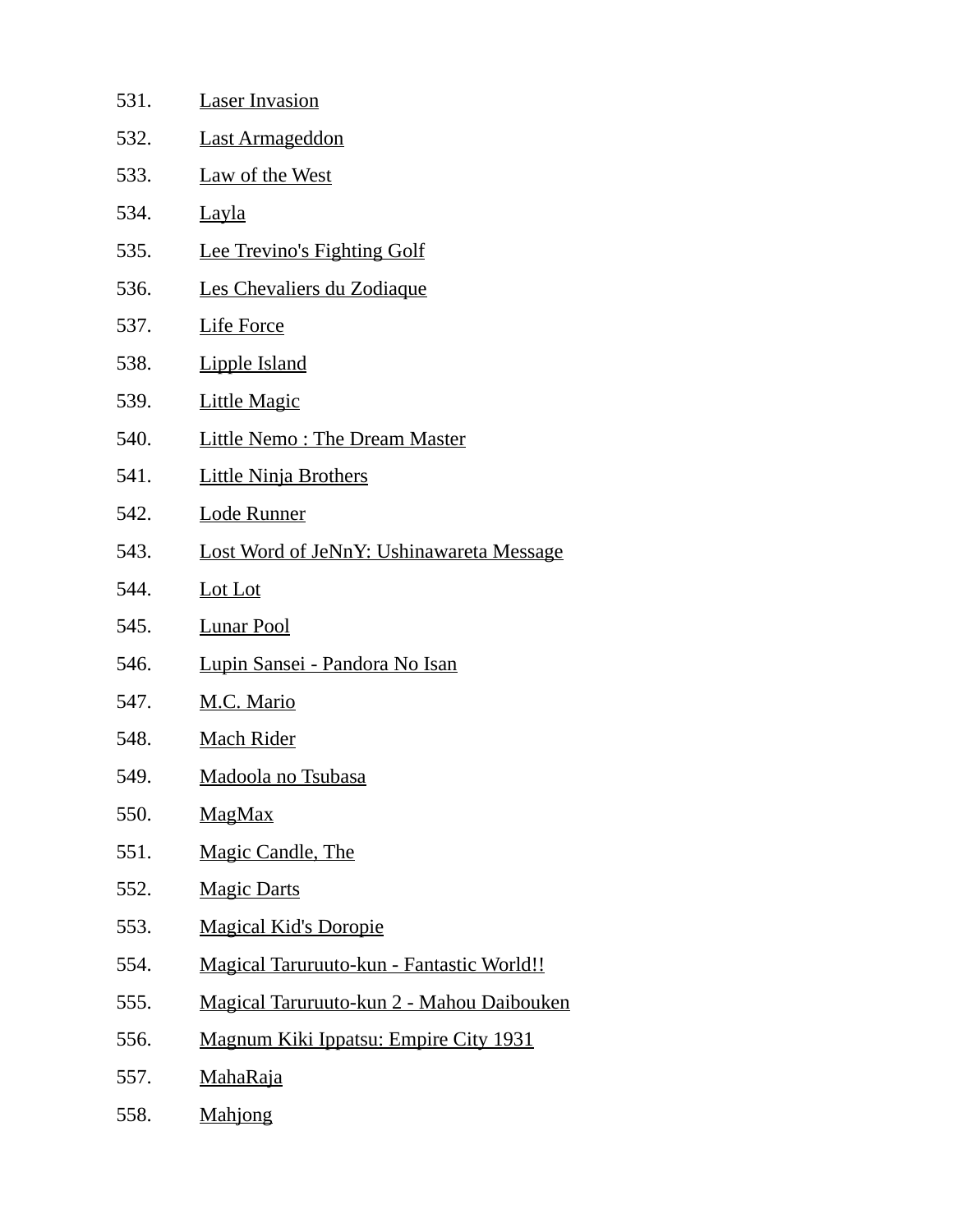- 559. Mahjong Club Nagatacho: Sousaisen
- 560. Mahjong G Men Nichibutsu Mahjong 3
- 561. Mahjong Rpg Dora Dora Dora
- 562. Mahjong Taikai
- 563. Mahjong Taisen
- 564. Mahou no Princess Minkiimomo: Remember Dream
- 565. Maison Ikkoku
- 566. Majaventure: Mahjong Senki
- 567. Majin Eiyuuden Wataru Gaiden
- 568. Major League
- 569. Majou Densetsu II: Daimashikyou Galious
- 570. Maniac Mansion
- 571. Mappy
- 572. Mappy Kids
- 573. Mappy-Land
- 574. Mario Bros.
- 575. Marusa no Onna
- 576. Masuzoe Youichi: Asa Made Famicom
- 577. Matsumoto Tooru No Kabushiki Hisshou Gaku Part 2
- 578. Matsumoto Tooru No Kabushiki Hisshou Gaku Vol. 1
- 579. Maxi 15
- 580. Mega Man
- 581. Mega Man 2
- 582. Mega Man 3
- 583. Mega Man 4
- 584. Mega Man 5
- 585. Mega Man 6
- 586. Meiji Ishin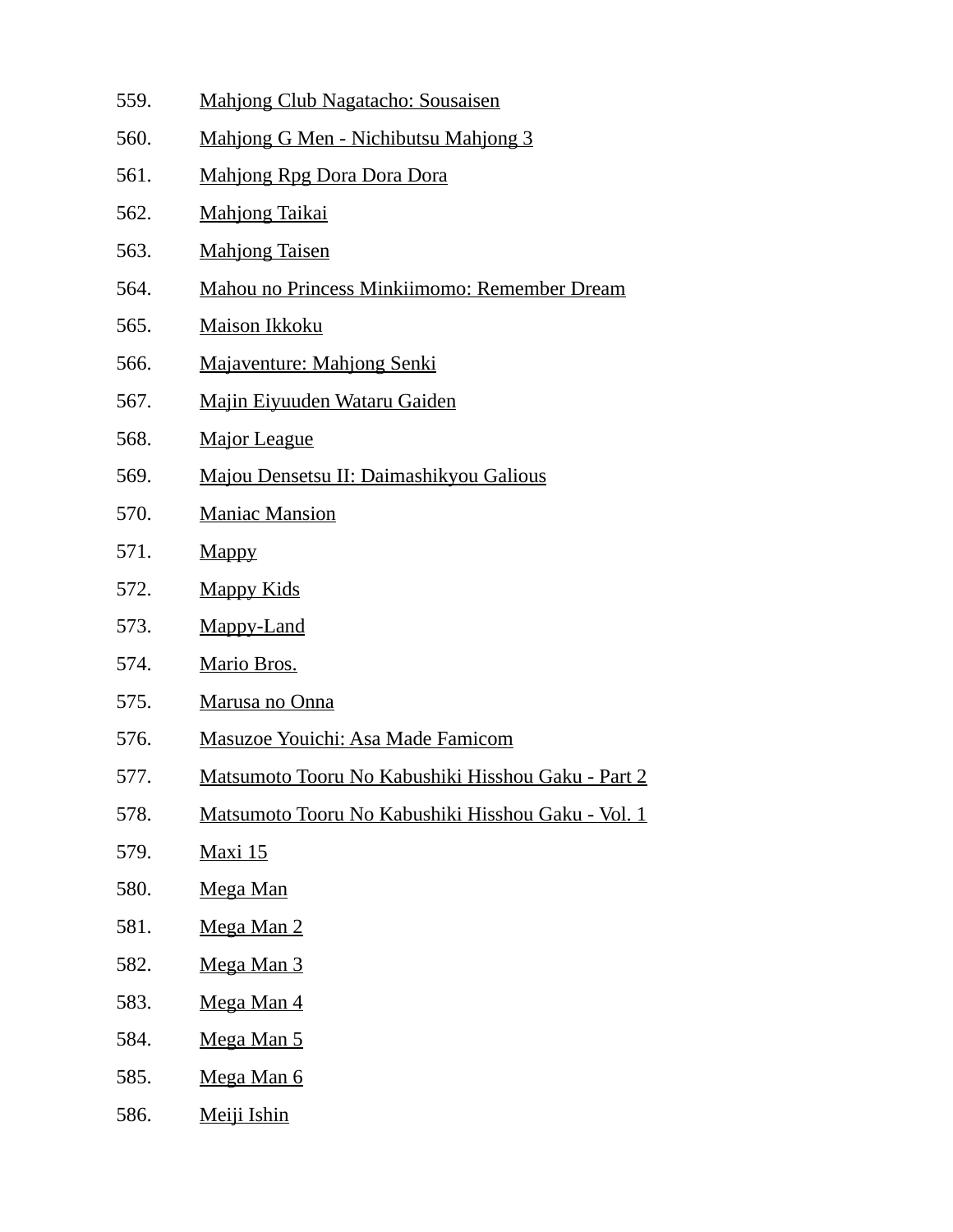587. Meimon! Daisan Yakyuubu 588. Meimon! Takonishi Ouendan - Kouha 6 Nin Shuu 589. Meitantei Holmes: Kiri no London Satsujin Jiken 590. Meitantei Holmes: M-Kara no Chousenjou 591. Mendel Palace 592. Metal Gear 593. Metal Max 594. Metal Mech : Man & Machine 595. Metal Slader Glory 596. Metal Storm 597. Metro-Cross 598. Mezase Pachi Pro: Pachiokun 599. Mezase! Top Pro Green ni Kakeru Yume 600. Mickey Mouse 3: Yume Fuusen 601. Mickey Mousecapade 602. Might & Magic : Secret of the Inner Sanctum 603. Mighty Bomb Jack 604. Mighty Final Fight 605. Mike Tyson's Punch-Out!! 606. Millipede 607. Milon's Secret Castle 608. Mindseeker 609. Minelvaton Saga: Ragon no Fukkatsu 610. Mini Putt 611. Minna no Tabou no Nakayoshi Daisakusen 612. Miracle Ropit's - 2100 Nen No Daibouken 613. Miracle Warriors: Seal of the Dark Lord 614. Mirai Senshi - Lios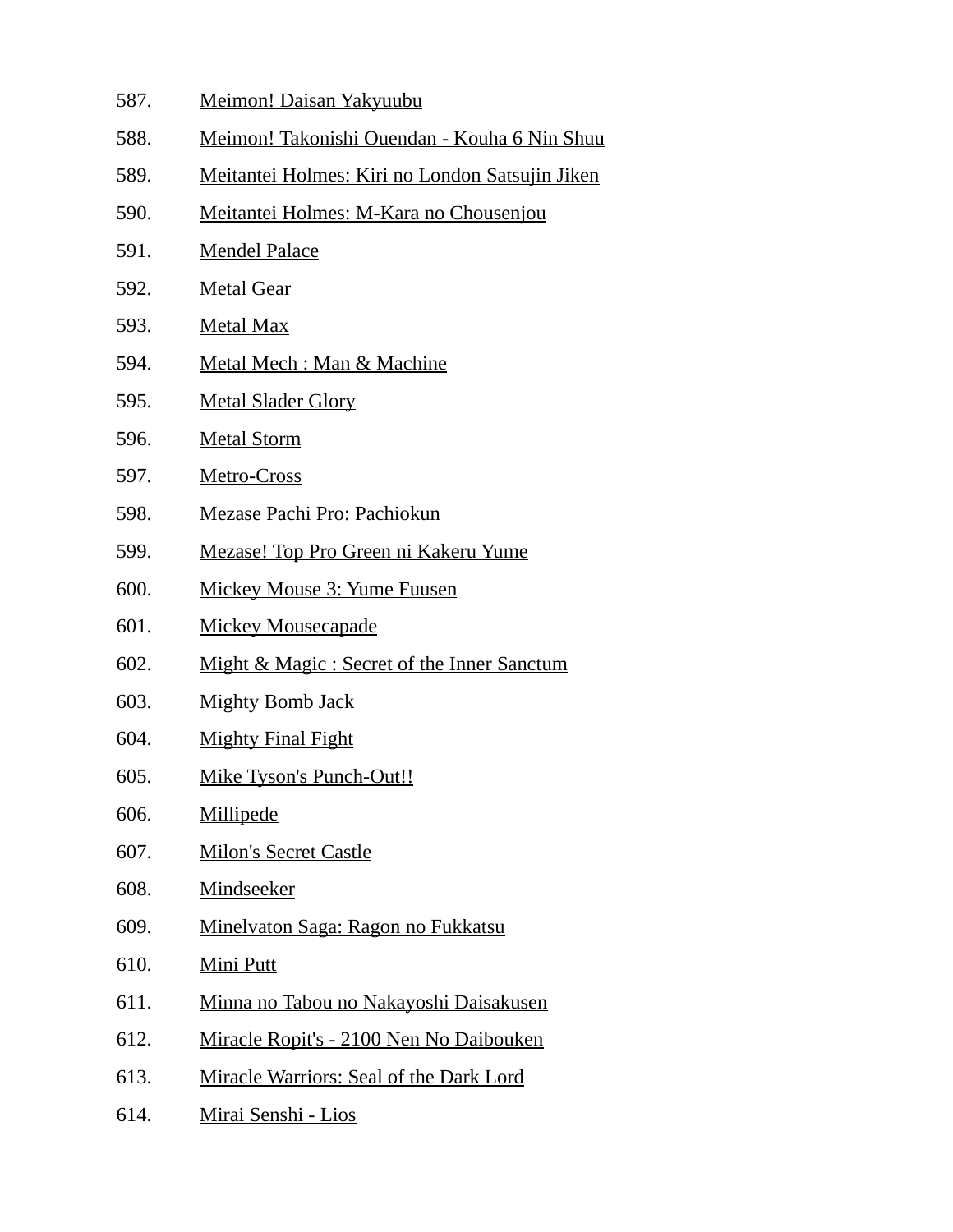| 615. | Mirai Shinwa Jarvas                                   |
|------|-------------------------------------------------------|
| 616. | Mississippi Satsujin Jiken: Murder on the Mississippi |
| 617. | Mito Koumon II: Sekai Manyuu Ki                       |
| 618. | <b>Mitsume Ga Tooru</b>                               |
| 619. | Mizushima Shinji no Daikoushien                       |
| 620. | <b>Moai Kun</b>                                       |
| 621. | <b>Moero!! Judo Warriors</b>                          |
| 622. | Moeru! Oni-san                                        |
| 623. | Momotarou Densetsu                                    |
| 624. | <b>Momotarou Densetsu Gaiden</b>                      |
| 625. | <b>Momotarou Dentetsu</b>                             |
| 626. | Money Game, The                                       |
| 627. | Monopoly                                              |
| 628. | Monster Maker: 7-tsu no Hihou                         |
| 629. | <b>Moon Crystal</b>                                   |
| 630. | Morita Kazuo No Shougi                                |
| 631. | Mother                                                |
| 632. | <b>Motocross Champion</b>                             |
| 633. | <u>Mottomo Abunai Deka</u>                            |
| 634. | Moulin Rouge Senki: Melville no Honoo                 |
| 635. | <u>Mouryou Senki Madara</u>                           |
| 636. | <b>Mr. Gimmick</b>                                    |
| 637. | <b>Mugen Senshi Valis</b>                             |
| 638. | <b>Murder Club</b>                                    |
| 639. | <b>Musashi no Bouken</b>                              |
| 640. | <u>Musashi no Ken: Tadaima Shugyou Chuu</u>           |
| 641. | My Life My Love: Boku no Yume Watashi no Negai        |
| 642. | <b>NES Open Tournament Golf</b>                       |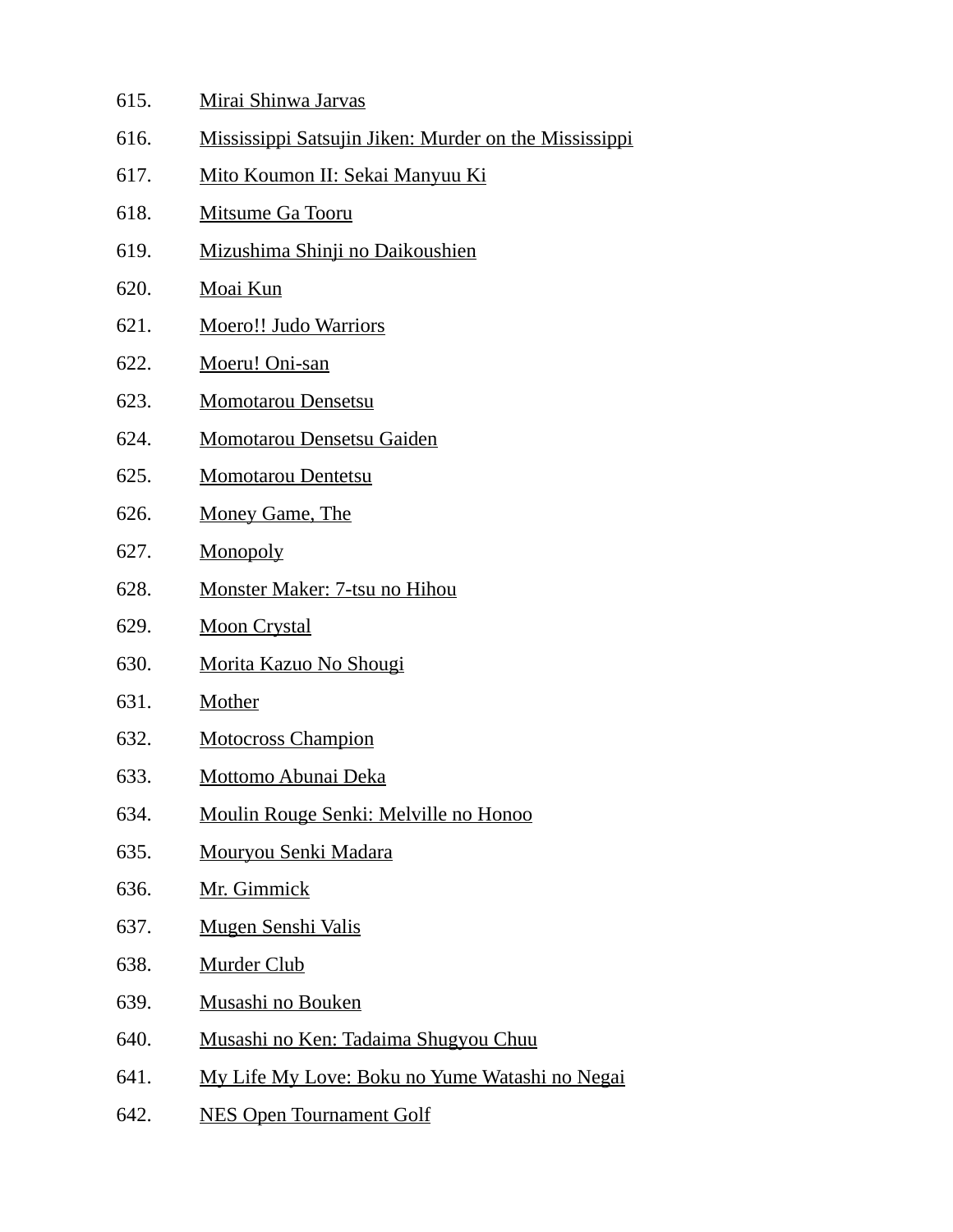- 643. Nagagutsu o Haita Neko: Sekai Isshuu 80 Nichi Dai Bouken
- 644. Nakajima Satoru F-1 Hero 2
- 645. Nakajima Satoru: F-1 Hero
- 646. Nakayoshi to Issho
- 647. Namco Classic
- 648. Namco Classic II
- 649. Namcot Mahjong III: Mahjong Tengoku
- 650. Nangoku Shirei!! Spy Vs Spy
- 651. Nantettatte!! Baseball
- 652. Napoleon Senki
- 653. Navy Blue
- 654. Nekketsu Kakutou Densetsu
- 655. Nekketsu Kouha Kunio Kun
- 656. Nekketsu Koukou Dodgeball-bu Soccer-hen
- 657. Nekketsu Street Basket: Ganbare Dunk Heroes
- 658. New Ghostbusters II
- 659. Nihonichi No Mei Kantoku
- 660. Niji no Silkroad
- 661. Ninja Cop Saizou
- 662. Ninja Crusaders
- 663. Ninja Gaiden
- 664. Ninja Gaiden II : The Dark Sword of Chaos
- 665. Ninja Gaiden III : The Ancient Ship of Doom
- 666. Ninja Hattori-kun: Ninja wa Syugyou de Gozaru
- 667. Ninja JaJaMaru-kun
- 668. Ninja Jajamaru: Ginga Daisakusen
- 669. Ninja-Kun: Majou no Bouken
- 670. Ninja-kun: Ashura no Shou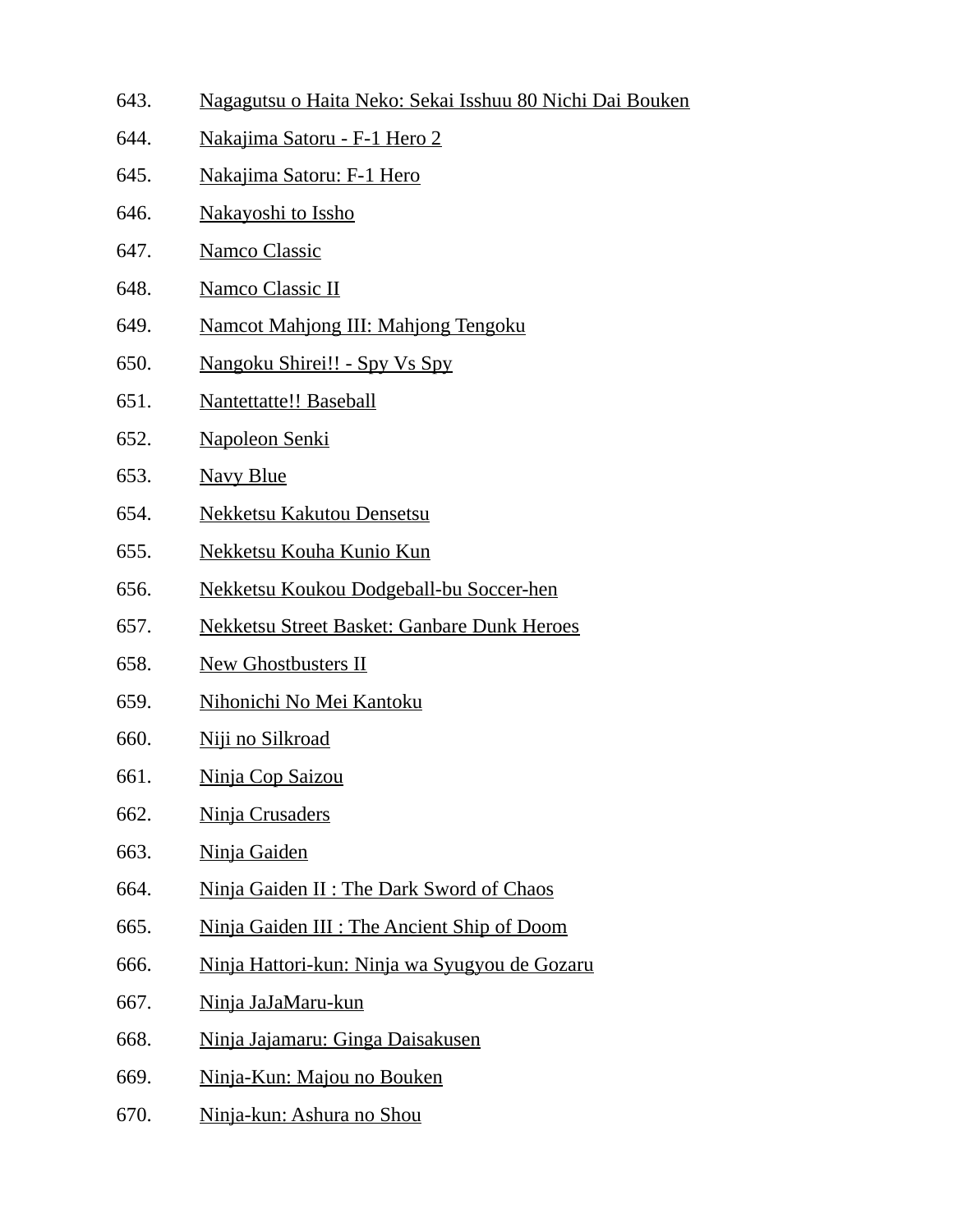| 671. | Ninjara Hoi!                                                |
|------|-------------------------------------------------------------|
| 672. | <b>Nintendo World Cup</b>                                   |
| 673. | Nishimura Kyoutarou Mystery: Blue Train Satsujin Jiken      |
| 674. | Nishimura Kyoutarou Mystery: Super Express Satsujin Jiken   |
| 675. | Nobunaga no Yabou: Bushou Fuuunroku                         |
| 676. | <b>Nobunaga's Ambition</b>                                  |
| 677. | <b>Nobunaga's Ambition II</b>                               |
| 678. | <b>North and South</b>                                      |
| 679. | Nuts & Milk                                                 |
| 680. | Obake no Q-taro: WanWan Panic                               |
| 681. | Obocchamakun                                                |
| 682. | Oeka Kids: Anpanman no Hiragana Daisuki                     |
| 683. | Oeka Kids: Anpanman to Oekaki Shiyou!!                      |
| 684. | Oishinbo - Kyuukyoku No Menu Sanbon Shoubu                  |
| 685. | <u>Okkotoshi Puzzle Tonjan!?</u>                            |
| 686. | <b>Onyanko Town</b>                                         |
| 687. | <b>Operation Wolf</b>                                       |
| 688. | Osomatsu-Kun: Back to the Me no Deppa no Maki               |
| 689. | Otaku no Seiza: An Adventure in the Otaku Galaxy            |
| 690. | <b>Othello</b>                                              |
| 691. | <b>Outlanders</b>                                           |
| 692. | <b>Over Horizon</b>                                         |
| 693. | P.O.W.: Prisoners of War                                    |
| 694. | Paaman Part 2 Himitsu Kessha Madoodan o Taose!              |
| 695. | Pac-Land                                                    |
| 696. | Pac-Man [Namco]                                             |
| 697. | Pachi-Slot Adventure 2: Sorotta-kun no Pachi-Slot Tanteidan |
| 698. | Pachi-Slot Adventure 3: Bitaoshii 7 Kenzan!                 |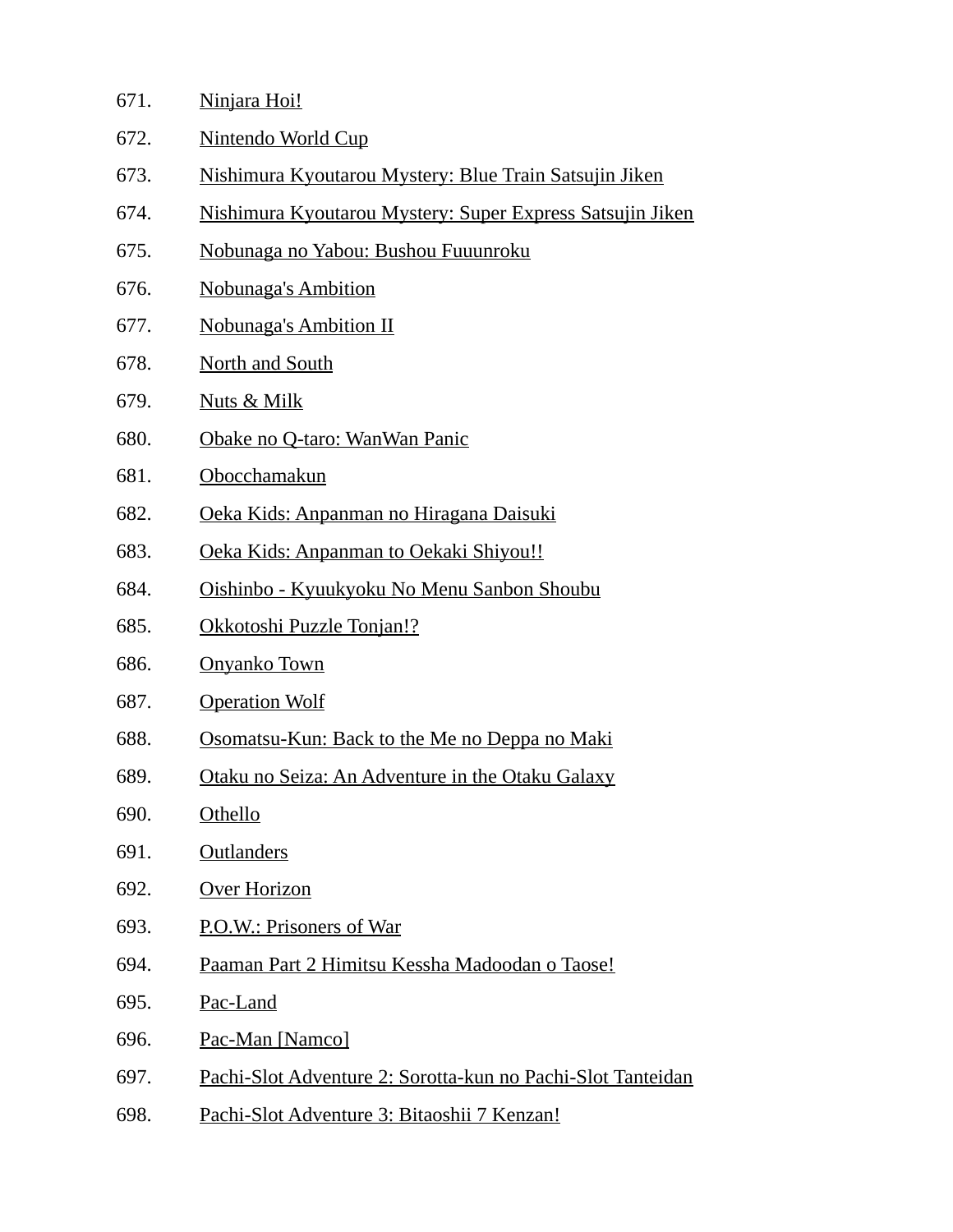| 699. | Pachicom                                   |
|------|--------------------------------------------|
| 700. | Pachinko Daisakusen 1                      |
| 701. | Pachinko Daisakusen 2                      |
| 702. | Pachio-kun 2                               |
| 703. | Pachio-kun 3                               |
| 704. | Pachio-kun 4                               |
| 705. | Pachio-kun 5                               |
| 706. | Palamedes                                  |
| 707. | Palamedes II: Star Twinkles                |
| 708. | <b>Panic Restaurant</b>                    |
| 709. | <b>Paperboy</b>                            |
| 710. | <b>Parallel World</b>                      |
| 711. | <b>Parasol Henbee</b>                      |
| 712. | <b>Paris-Dakar Rally Special!</b>          |
| 713. | Parodius Da! Shinwa kara Owarai he         |
| 714. | Parody World: Monster Party                |
| 715. | <b>Peepar Time</b>                         |
| 716. | Penguin-kun Wars                           |
| 717. | Pennant League - Home Run Nighter          |
| 718. | <b>Perfect Bowling</b>                     |
| 719. | Perman - Enban Wo Torikaese!!              |
| 720. | Pescatore                                  |
| 721. | Photon - The Ultimate Game On Planet Earth |
| 722. | <b>Pinball</b>                             |
| 723. | <b>Pinball Quest</b>                       |
| 724. | Pizza Pop!                                 |
| 725. | Plasma Ball                                |
| 726. | Pocket Zaurus Juu Ouken no Nazo            |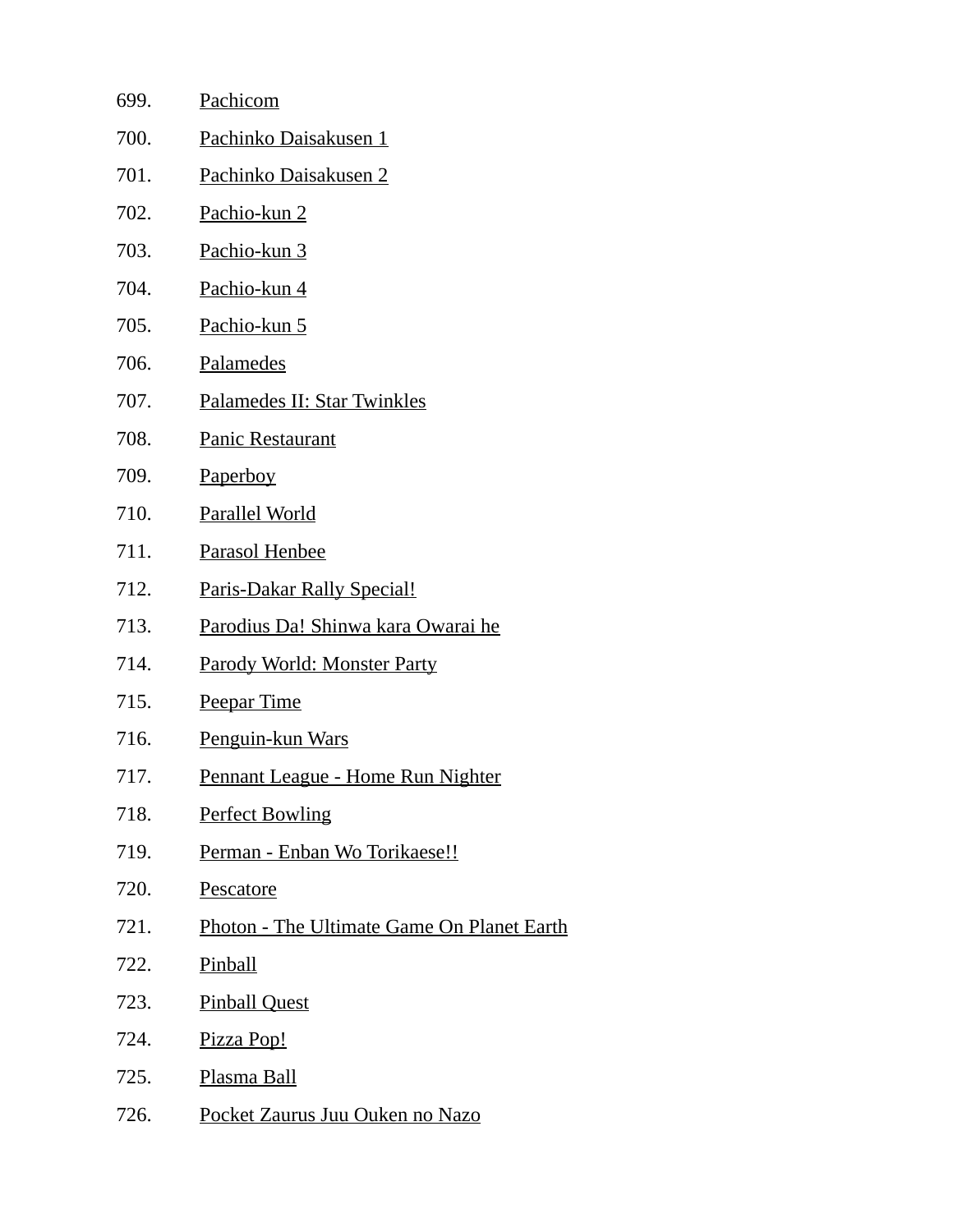| 727. | <b>Pooyan</b>                                 |
|------|-----------------------------------------------|
| 728. | <b>Popeye</b>                                 |
| 729. | <u>Popeye no Eigo Asobi</u>                   |
| 730. | <u>Portopia Renzoku Satsujin Jiken</u>        |
| 731. | Power Blazer                                  |
| 732. | <b>Power Soccer</b>                           |
| 733. | Predator                                      |
| 734. | <b>President no Sentaku</b>                   |
| 735. | <b>Prince of Persia</b>                       |
| 736. | Princess Tomato in the Salad Kingdom          |
| 737. | <b>Pro Sport Hockey</b>                       |
| 738. | <b>Pro Wrestling</b>                          |
| 739. | <u> Pro Yakyuu : Family Stadium '88</u>       |
| 740. | <u>Pro Yakyuu Family Stadium '87</u>          |
| 741. | <u>Pro Yakyuu? Satsujin Jiken!</u>            |
| 742. | Punch-Out!!                                   |
| 743. | Puyo Puyo                                     |
| 744. | Puzslot                                       |
| 745. | <b>Puzznic</b>                                |
| 746. | Pyokotan no Dai Meiro                         |
| 747. | Quarter Back Scramble: American Football Game |
| 748. | <b>Quarth</b>                                 |
| 749. | Quiz Project Q: Cutie Project & Battle 10000  |
| 750. | R.B.I. Baseball                               |
| 751. | <b>RPG Jinsei Game</b>                        |
| 752. | Racer Mini Yonku: Japan Cup                   |
| 753. | <b>Racket Attack</b>                          |
| 754. | Radac: Tailor-Made                            |
|      |                                               |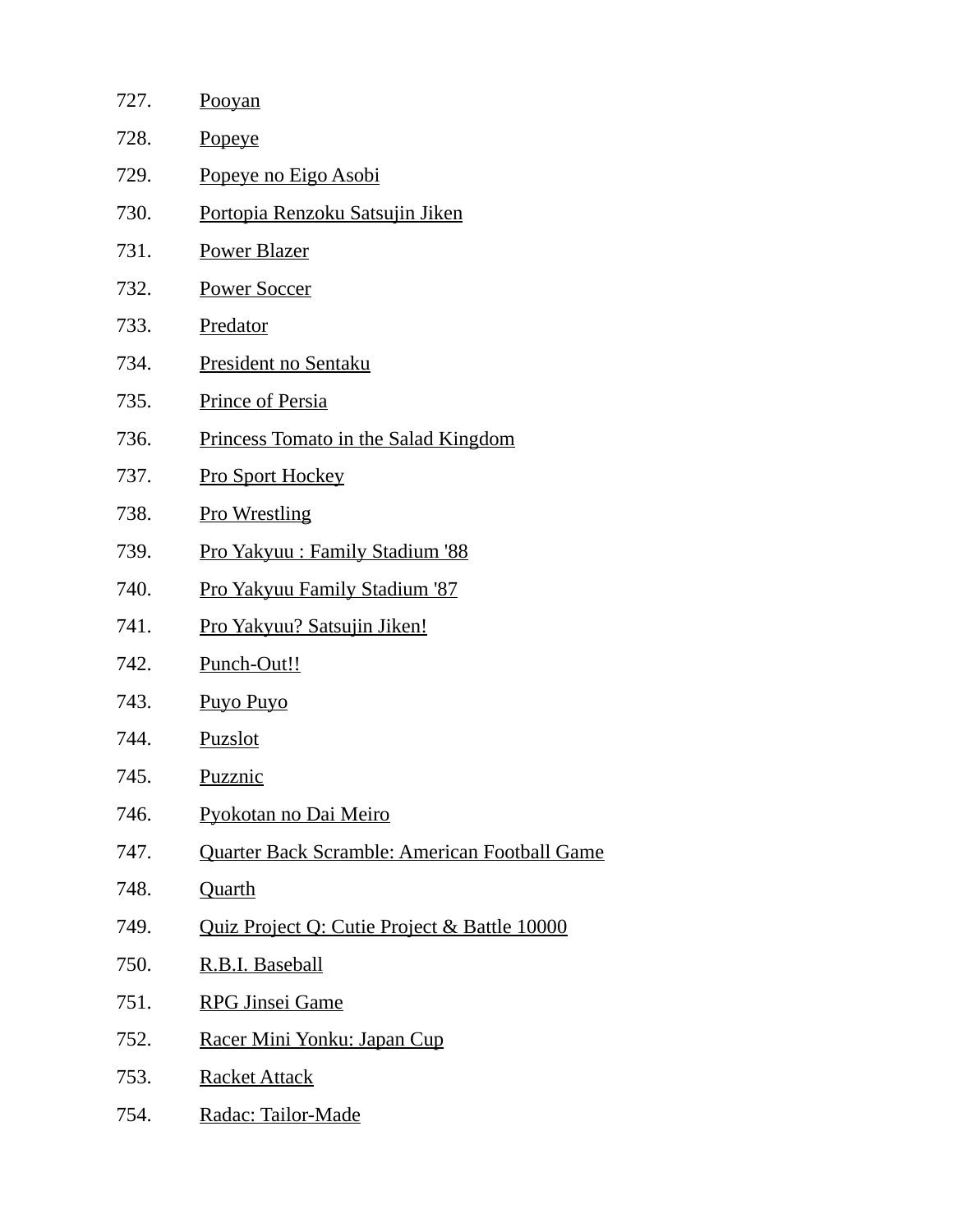| 755. | Radia Senki: Reimmeihen                           |
|------|---------------------------------------------------|
| 756. | <b>Raid on Bungeling Bay</b>                      |
| 757. | <b>Rainbow Islands</b>                            |
| 758. | Rainbow Islands: Bubble Bobble 2                  |
| 759. | Rambo                                             |
| 760. | Rampart (Jaleco)                                  |
| 761. | <b>Red Arremer II</b>                             |
| 762. | Reigen Doushi                                     |
| 763. | <b>Rescue: The Embassy Mission</b>                |
| 764. | <b>Ring King</b>                                  |
| 765. | <b>River City Ransom</b>                          |
| 766. | <b>Road Fighter</b>                               |
| 767. | Robin Hood: Prince of Thieves                     |
| 768. | <u>RoboCop</u>                                    |
| 769. | RoboCop 2                                         |
| 770. | <b>Robocco Wars</b>                               |
| 771. | Robowarrior                                       |
| 772. | <u>Rock 'n' Ball</u>                              |
| 773. | Rockin' Kats                                      |
| 774. | Rokudenashi Blues                                 |
| 775. | Rollerball                                        |
| 776. | <b>Rolling Thunder</b>                            |
| 777. | Romancia                                          |
| 778. | Route-16 Turbo                                    |
| 779. | <u>Rygar</u>                                      |
| 780. | <b>S.C.A.T.: Special Cybernetic Attack Team</b>   |
| 781. | <b>SD Battle Oozumou: Heisei Hero Basho</b>       |
| 782. | <b>SD Gundam Gaiden: Knight Gundam Monogatari</b> |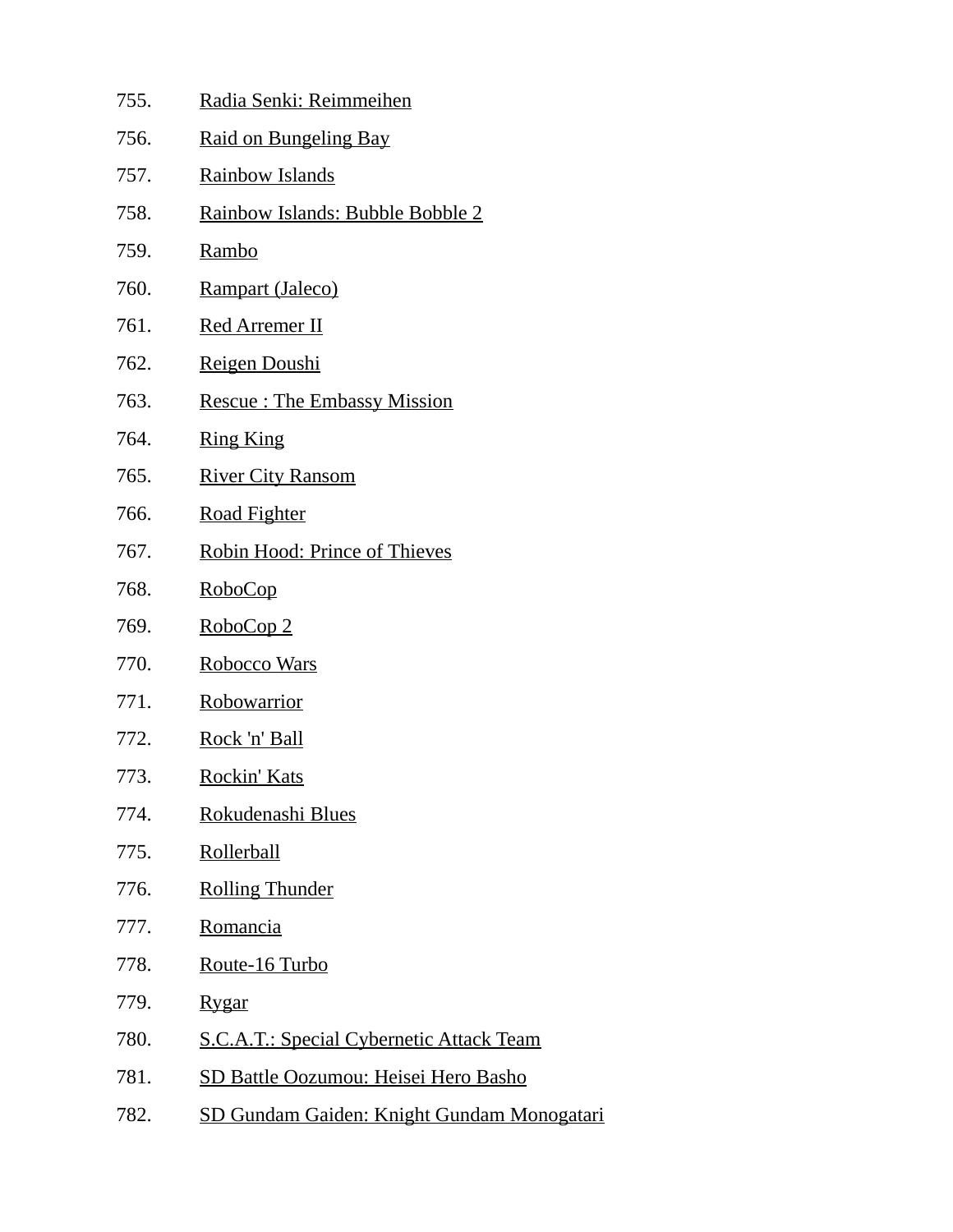- 783. SD Gundam Gaiden: Knight Gundam Monogatari 3 Densetsu no Kishi Dan
- 784. SD Gundam: Gachapon Senshi 2 Capsule Senki
- 785. SD Gundam: Gachapon Senshi 3 Eiyuu Senki
- 786. SD Gundam: Gachapon Senshi 4 New Type Story
- 787. SD Gundam: Gachapon Senshi 5 Battle of Universal Century
- 788. SD Hero Soukessen: Taose! Aku no Gundan
- 789. SD Keiji: Blader
- 790. SD Sengoku Bushou Retsuden: Rekka no Gotoku Tenka o Nusure!
- 791. STED: Iseki Wakusei no Yabou
- 792. SWAT: Special Weapons and Tactics
- 793. Saint Seiya: Ougon Densetsu Kanketsu Hen
- 794. Saiyuki World 2: Tenjokai no Majin
- 795. Saiyuuki World
- 796. Sakigake!! Otoko Juku: Shippuu Ichi Gou Sei
- 797. San Goku Shi II: Haou no Tairiku
- 798. Sanada Juu Yuushi
- 799. Sangokushi II
- 800. Sangokushi: Chuugen no Hasha
- 801. Sanma no Meitantei
- 802. Sanrio Carnival
- 803. Sanrio Carnival 2
- 804. Sanrio Cup Pon Pon Volley
- 805. Sansara Naga
- 806. Sansuu 1 Nen Keisan Game
- 807. Sansuu 2 Nen Keisan Game
- 808. Sansuu 3 Nen Keisan Game
- 809. Sansuu 4 Nen Keisan Game
- 810. Sansuu 5 And 6 Nen Keisan Game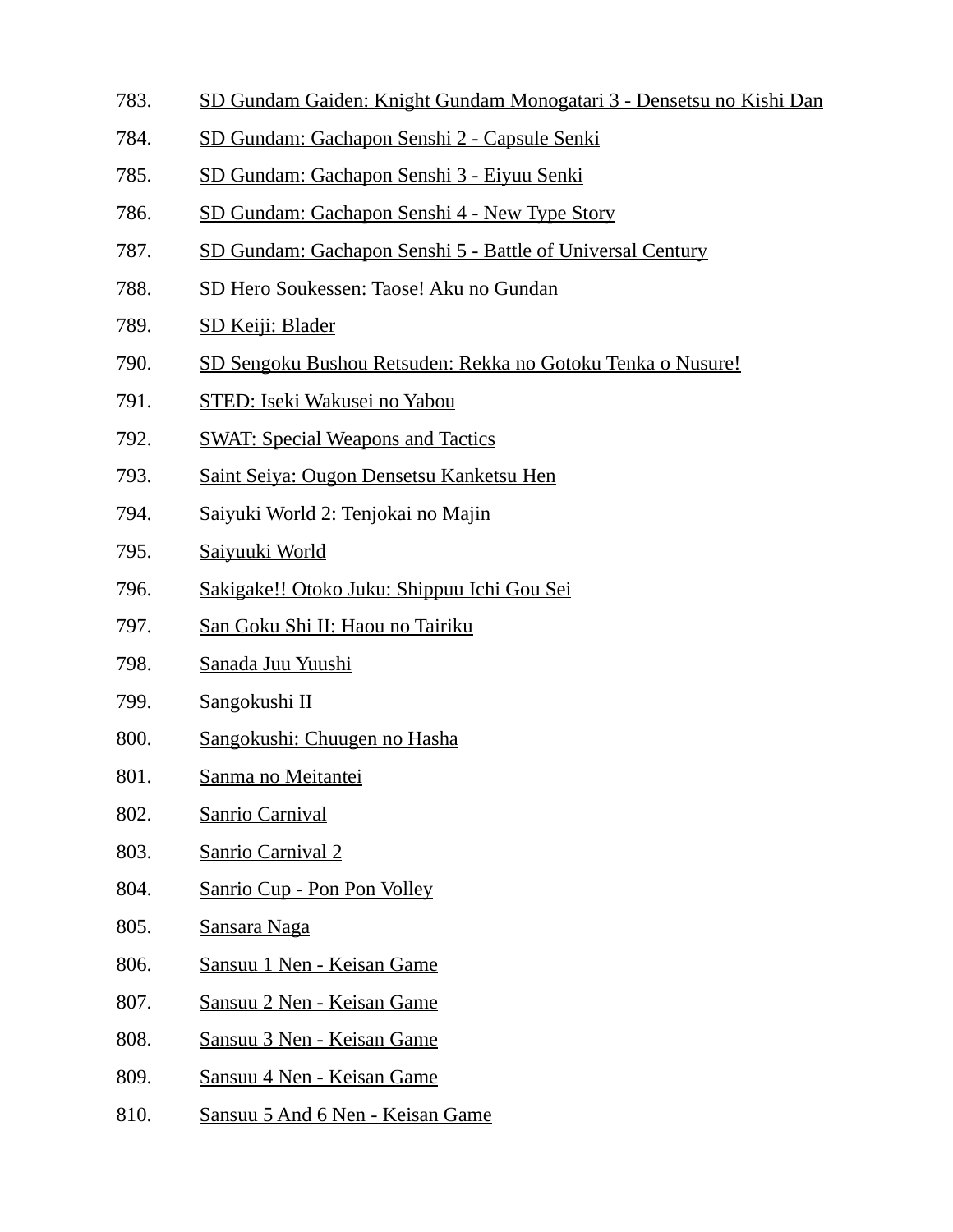| 811. | Satomi Hakkenden                                                |
|------|-----------------------------------------------------------------|
| 812. | Satsui no Kaisou: Soft House Renzoku Satsujin Jiken             |
| 813. | Sd Gundam Gaiden - Knight Gundam Monogatari 2 - Hikari No Kishi |
| 814. | <b>Seicross</b>                                                 |
| 815. | Seikima 2 - Akuma No Gyakushuu                                  |
| 816. | Seirei Densetsu Lickle                                          |
| 817. | Seirei Gari                                                     |
| 818. | Seiryaku Simulation: Inbou no Wakusei: Shancara                 |
| 819. | <b>Sekiryuou</b>                                                |
| 820. | <b>Shadow Brain</b>                                             |
| 821. | <b>Shadow of the Ninja</b>                                      |
| 822. | Shadowgate                                                      |
| 823. | <b>Shanghai</b>                                                 |
| 824. | Shanghai II                                                     |
| 825. | Sherlock Holmes: Hakushaku Reijou Yuukai Jiken                  |
| 826. | Shikinjou                                                       |
| 827. | Shin 4 Nin Uchi Mahjong - Yakuman Tengoku                       |
| 828. | Shin Moero!! Pro Yakyuu                                         |
| 829. | Shin Satomi Hakkenden: Hikari to Yami no Tatakai                |
| 830. | <b>Shinsenden</b>                                               |
| 831. | Shogi Meikan '92                                                |
| 832. | Shogun                                                          |
| 833. | Shougi Meikan '93                                               |
| 834. | Shoukoushi Cedie                                                |
| 835. | Shounen Ashibe: Nepal Daibouken no Maki                         |
| 836. | <b>Shuffle Fight</b>                                            |
| 837. | <b>Shufflepuck Cafe</b>                                         |
| 838. | <b>Side Pocket</b>                                              |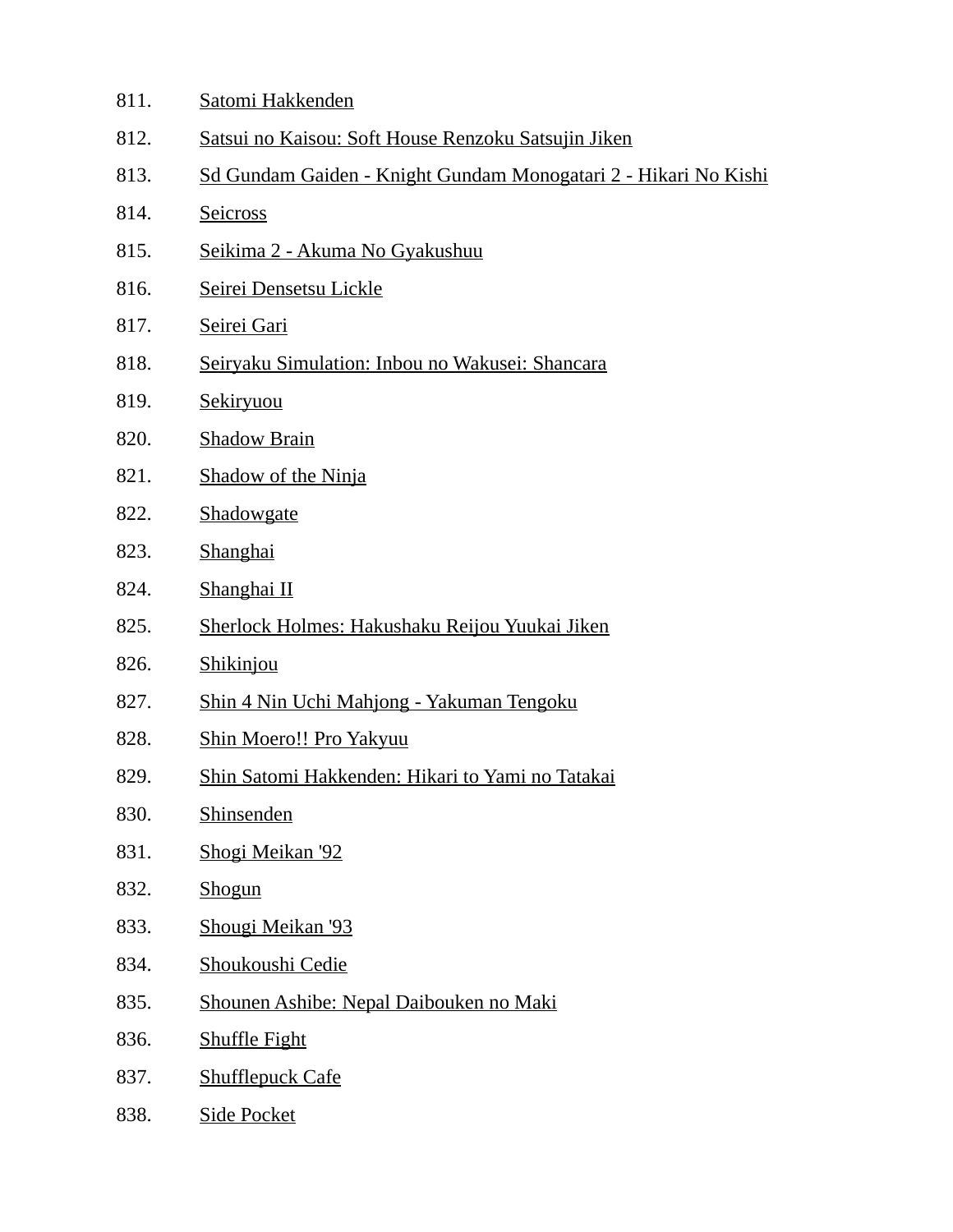| 839. | <u>Silva Saga</u>                                  |
|------|----------------------------------------------------|
| 840. | <b>Sky Destroyer</b>                               |
| 841. | <u>Sky Kid</u>                                     |
| 842. | <b>Snow Brothers</b>                               |
| 843. | Soccer                                             |
| 844. | <b>Soccer League - Winner's Cup</b>                |
| 845. | <b>Softball Tengoku</b>                            |
| 846. | <u>Solomon no Kagi</u>                             |
| 847. | <b>Solstice: The Quest for the Staff of Demnos</b> |
| 848. | SonSon                                             |
| 849. | Soreike! Anpanman: Minna de Hiking Game!           |
| 850. | <b>Space Harrier</b>                               |
| 851. | <b>Space Hunter</b>                                |
| 852. | <b>Space Invaders</b>                              |
| 853. | <b>Space Shadow</b>                                |
| 854. | <b>Spartan X</b>                                   |
| 855. | Spartan X 2                                        |
| 856. | <b>Spelunker</b>                                   |
| 857. | <b>Spelunker II: Yuushahe no Chousen</b>           |
| 858. | <u> Splatterhouse - Wanpaku Graffiti</u>           |
| 859. | <b>Spot: The Video Game</b>                        |
| 860. | Spy vs. Spy                                        |
| 861. | <u>Sqoon</u>                                       |
| 862. | <b>Square no Tom Sawyer</b>                        |
| 863. | <u>Stack-Up</u>                                    |
| 864. | <b>Star Force</b>                                  |
| 865. | <b>Star Luster</b>                                 |
| 866. | <b>Star Soldier</b>                                |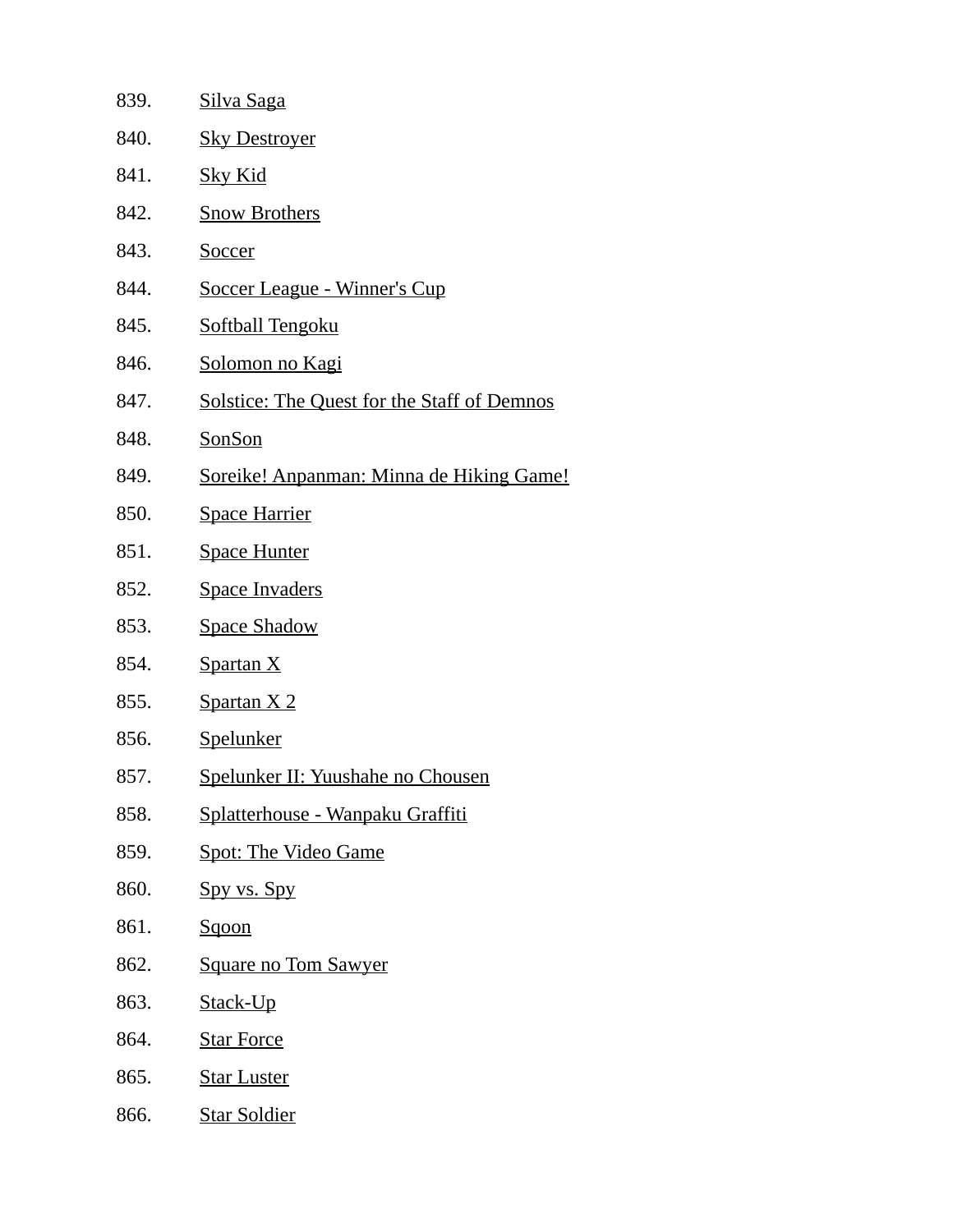| 867. | <b>Star Trek V: The Final Frontier</b>      |
|------|---------------------------------------------|
| 868. | <b>Star Voyager</b>                         |
| 869. | <b>Star Wars</b>                            |
| 870. | <b>Star Wars (namco)</b>                    |
| 871. | <b>Star Wars: The Empire Strikes Back</b>   |
| 872. | <b>Stargazers</b>                           |
| 873. | <b>Starship Hector</b>                      |
| 874. | <b>Stick Hunter: Exciting Ice Hockey</b>    |
| 875. | <b>Stinger</b>                              |
| 876. | <b>Street Cop</b>                           |
| 877. | <b>Street Fighter 2010: The Final Fight</b> |
| 878. | Strider                                     |
| 879. | <b>Study Box</b>                            |
| 880. | <u> Sugoro Quest: Dice no Senshi Tachi</u>  |
| 881. | <u> Suikoden: Tenmei no Chikai</u>          |
| 882. | Sukeban Deka III                            |
| 883. | <b>Summer Carnival '92: Recca</b>           |
| 884. | <u>Super Arabian</u>                        |
| 885. | <u>Super Black Onyx</u>                     |
| 886. | Super C                                     |
| 887. | <b>Super Chinese 3</b>                      |
| 888. | <b>Super Dyna'mix Badminton</b>             |
| 889. | <b>Super Mario Bros.</b>                    |
| 890. | <b>Super Mario Bros. 2</b>                  |
| 891. | <b>Super Mario Bros. 3</b>                  |
| 892. | Super Mogura Tataki!! Pokkun Mogura         |
| 893. | <b>Super Momotarou Dentetsu</b>             |
| 894. | <u>Super Pinball</u>                        |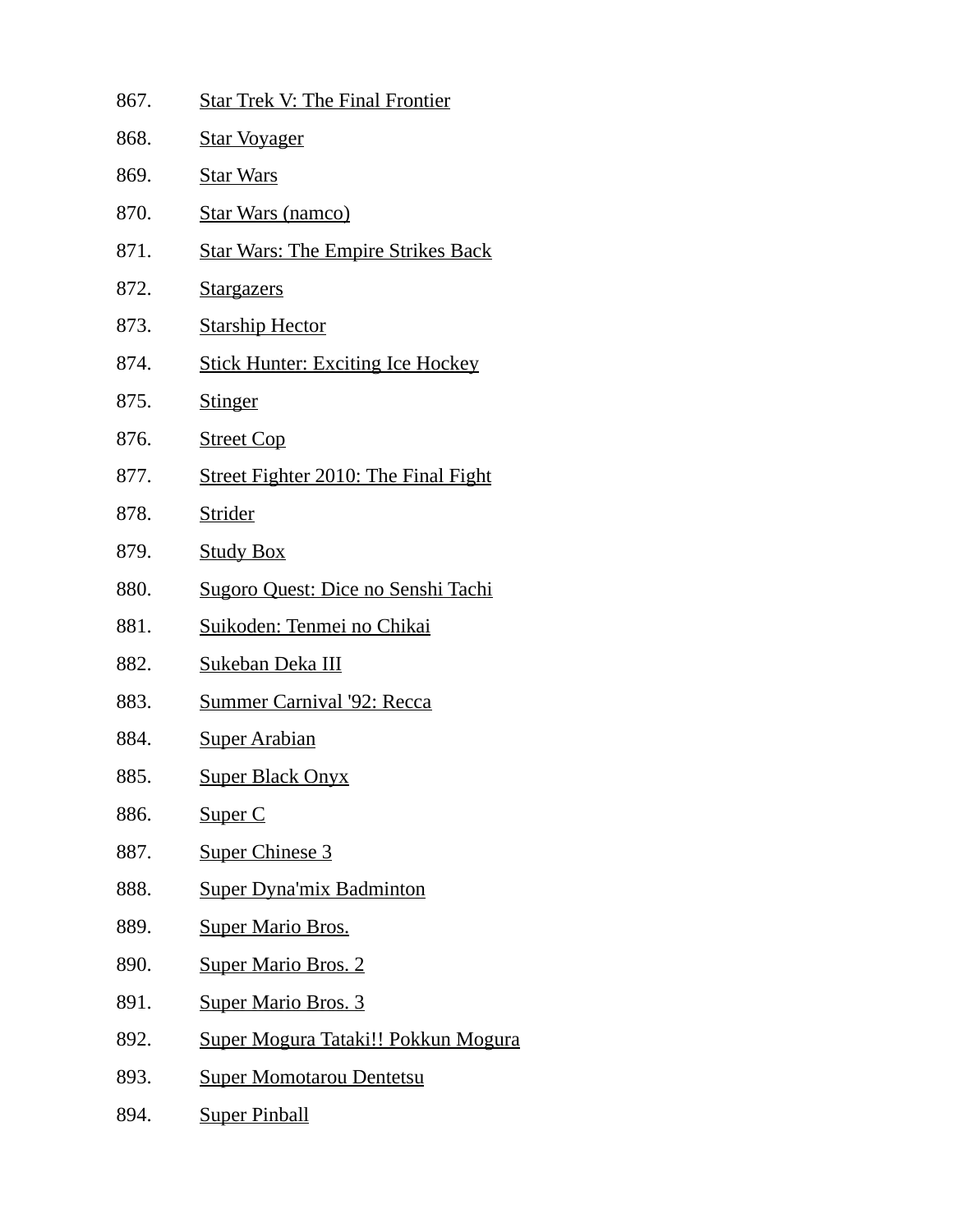| 895. | <b>Super Pitfall</b>                                        |
|------|-------------------------------------------------------------|
| 896. | <b>Super Real Baseball '88</b>                              |
| 897. | <b>Super Rugby</b>                                          |
| 898. | <b>Super Spike V'Ball</b>                                   |
| 899. | <b>Super Sprint</b>                                         |
| 900. | <b>Super Spy Hunter</b>                                     |
| 901. | Super Star Force: Jikūreki no Himitsu                       |
| 902. | <b>Super Star Pro Wrestling</b>                             |
| 903. | <b>Super Team Games</b>                                     |
| 904. | <b>Super Xevious: GUMP no Nazo</b>                          |
| 905. | <b>Superman</b>                                             |
| 906. | <b>Sweet Home</b>                                           |
| 907. | <b>Sword Master</b>                                         |
| 908. | <b>TM Network: Live in Power Bowl</b>                       |
| 909. | <b>Tag Team Wrestling</b>                                   |
| 910. | Taito Chase H.Q.                                            |
| 911. | Taito Grand Prix: Eikou heno License                        |
| 912. | Takahashi Meijin no Bouken Jima IV                          |
| 913. | Takahashi Meijin no Bug-tte Honey                           |
| 914. | <b>Takeda Shingen</b>                                       |
| 915. | Takeda Shingen 2                                            |
| 916. | Takeshi no Chousenjou                                       |
| 917. | <u>Takeshi no Sengoku Fuuunko</u>                           |
| 918. | <b>Tamura Koushou Mahjong Seminar</b>                       |
| 919. | Tanigawa Kouji No Shougi Shinan 2                           |
| 920. | Tanigawa Kouji no Shogi Shinan III                          |
| 921. | <u>Tantei Jinguuji Saburou: Toki no Sugiyuku Mama ni</u>    |
| 922. | Tantei Jinguuji Saburou: Yokohamakou Renzoku Satsujin Jiken |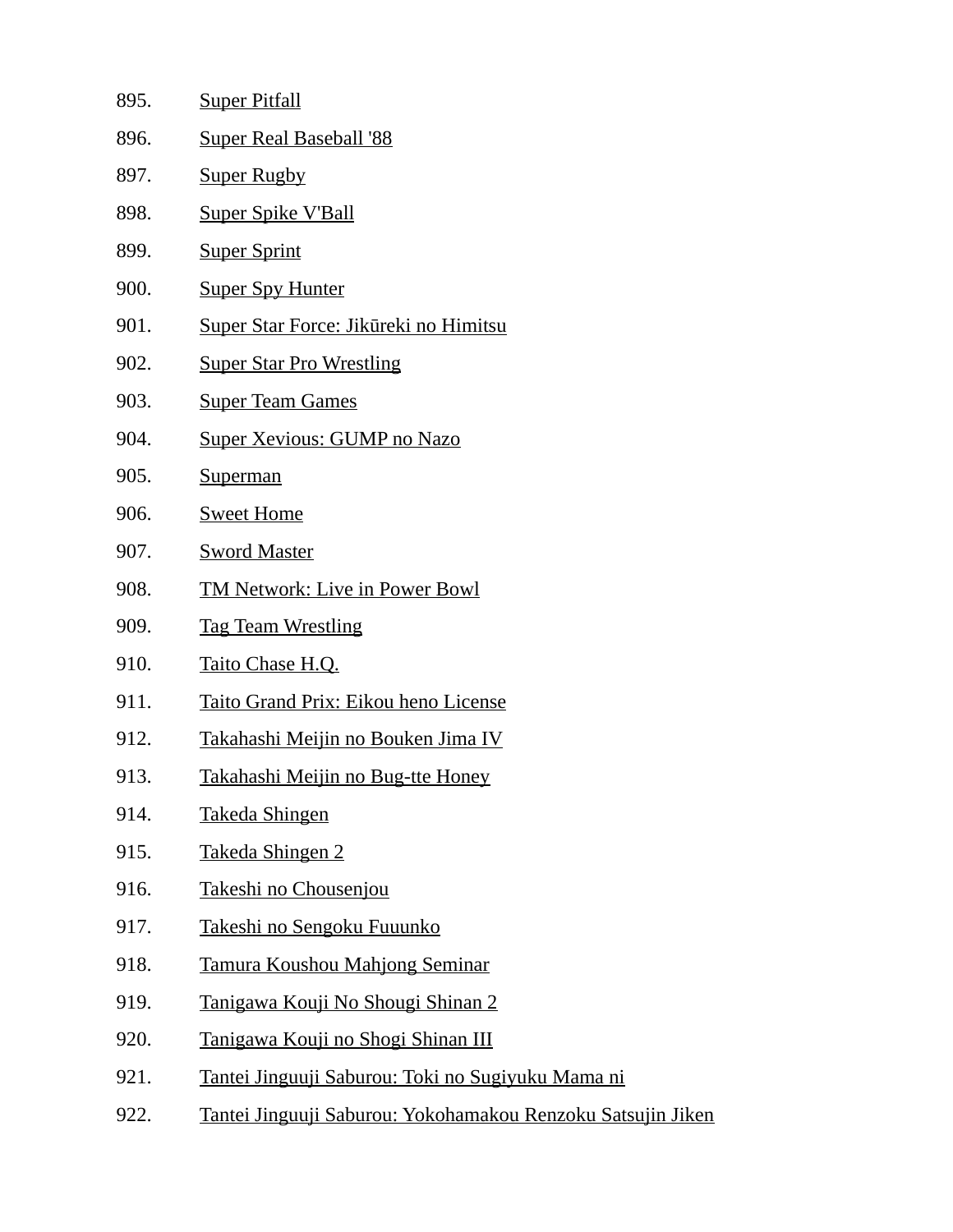| 923. | <b>Tao</b>                                                 |
|------|------------------------------------------------------------|
| 924. | Tashiro Masashi no Princess ga Ippai                       |
| 925. | Tatakae! Chou Robot Seimeitai Transformers: Convoy no Nazo |
| 926. | <u>Tatakae!! Ramen-Man: Sakuretsu Choujin 102 Gei</u>      |
| 927. | <b>Tecmo Bowl</b>                                          |
| 928. | <b>Tecmo Cup: Soccer Game</b>                              |
| 929. | <b>Tecmo Super Bowl</b>                                    |
| 930. | <u>Tecmo World Cup Soccer</u>                              |
| 931. | <b>Tecmo World Wrestling</b>                               |
| 932. | <b>Teenage Mutant Ninja Turtles</b>                        |
| 933. | <b>Teenage Mutant Ninja Turtles II: The Arcade Game</b>    |
| 934. | Teenage Mutant Ninja Turtles III: The Manhattan Project    |
| 935. | Tenchi o Kurau                                             |
| 936. | Tenchi wo Kurau II: Shokatsu Koumei Den                    |
| 937. | Tenka no Goikenban: Mito Koumon                            |
| 938. | <u>Tenkaichi Bushi: Keru Naguuru</u>                       |
| 939. | <b>Tennis</b>                                              |
| 940. | Terao no Dosukoi Oozumou                                   |
| 941. | Terminator 2: Judgment Day                                 |
| 942. | <b>Terra Cresta</b>                                        |
| 943. | <b>Tetrastar: The Fighter</b>                              |
| 944. | <b>Tetris</b>                                              |
| 945. | Tetris 2                                                   |
| 946. | Tetris 2 + BomBliss                                        |
| 947. | Tetsudou Ou - Famicom Boardgame                            |
| 948. | <b>Tetsuwan Atom</b>                                       |
| 949. | The Adventures of Bayou Billy                              |
| 950. | The Bard's Tale                                            |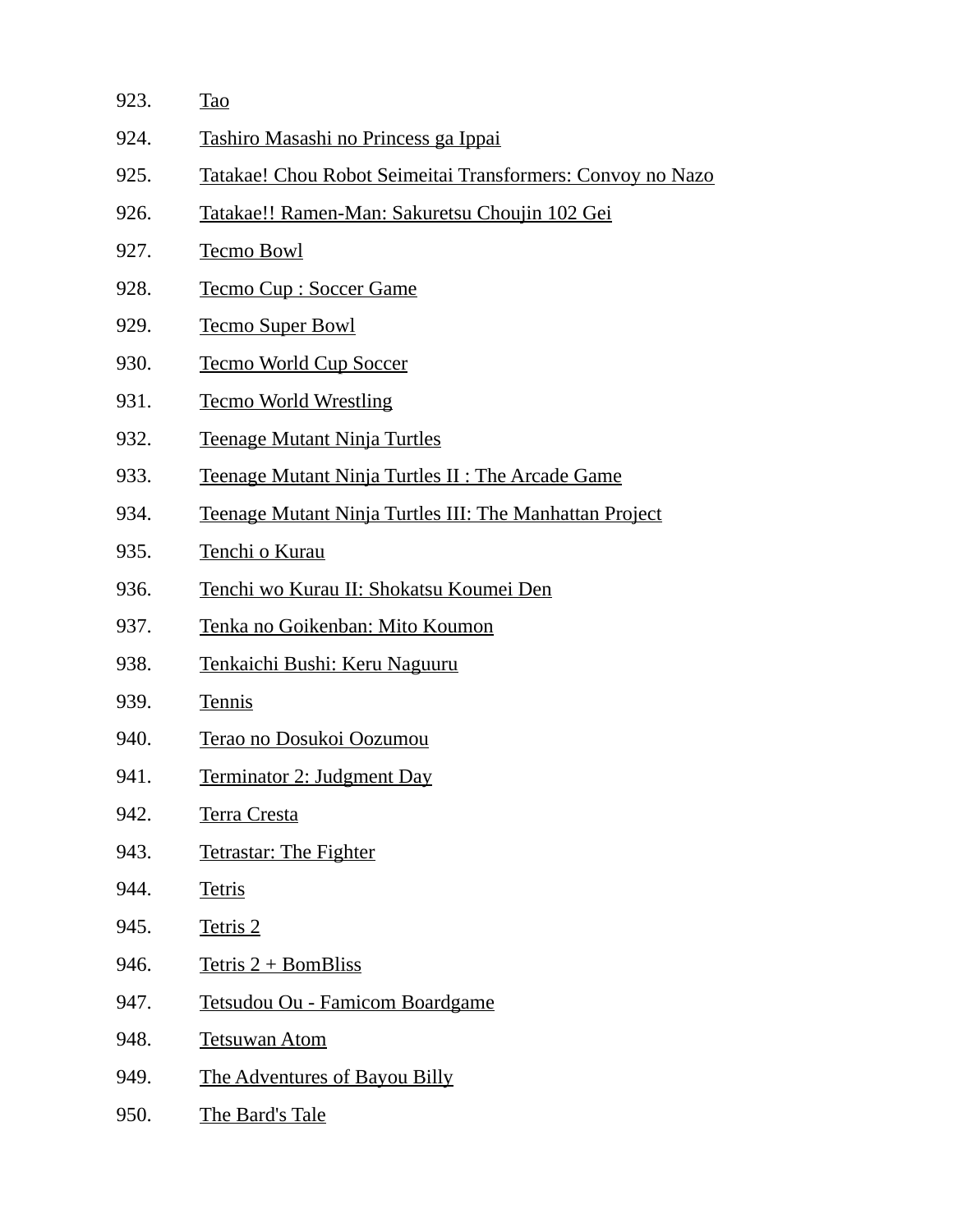| 951. | <b>The Battle of Olympus</b>                                |
|------|-------------------------------------------------------------|
| 952. | <b>The Black Bass</b>                                       |
| 953. | <b>The Blue Marlin</b>                                      |
| 954. | <u> The Flintstones: The Rescue of Dino &amp; Hoppy</u>     |
| 955. | The Goonies II                                              |
| 956. | The Hacker                                                  |
| 957. | <u><b>The Jetsons: Cogswell's Caper</b></u>                 |
| 958. | <b>The Legend of Zelda</b>                                  |
| 959. | <b>The Mafat Conspiracy</b>                                 |
| 960. | <b>The Terminator</b>                                       |
| 961. | <u>The Tower of Druaga</u>                                  |
| 962. | The Untouchables                                            |
| 963. | <b>Thexder</b>                                              |
| 964. | <b>Thunder &amp; Lightning</b>                              |
| 965. | <b>Thunderbirds</b>                                         |
| 966. | Tiger-Heli                                                  |
| 967. | Time Zone                                                   |
| 968. | <b>Times of Lore</b>                                        |
| 969. | <b>Tiny Toon Adventures</b>                                 |
| 970. | <u>Tiny Toon Adventures 2: Trouble in Wackyland</u>         |
| 971. | <u>Titan</u>                                                |
| 972. | Toki                                                        |
| 973. | <u>Toki no Tabibito: Time Stranger</u>                      |
| 974. | <b>Tokkyuu Shirei Solbrain</b>                              |
| 975. | Tokoro-san no Mamoru mo Semeru mo                           |
| 976. | <b>Tokyo Pachi-Slot Adventure</b>                           |
| 977. | <u>Tom &amp; Jerry: The Ultimate Game of Cat and Mouse!</u> |
| 978. | <b>Tombs &amp; Treasure</b>                                 |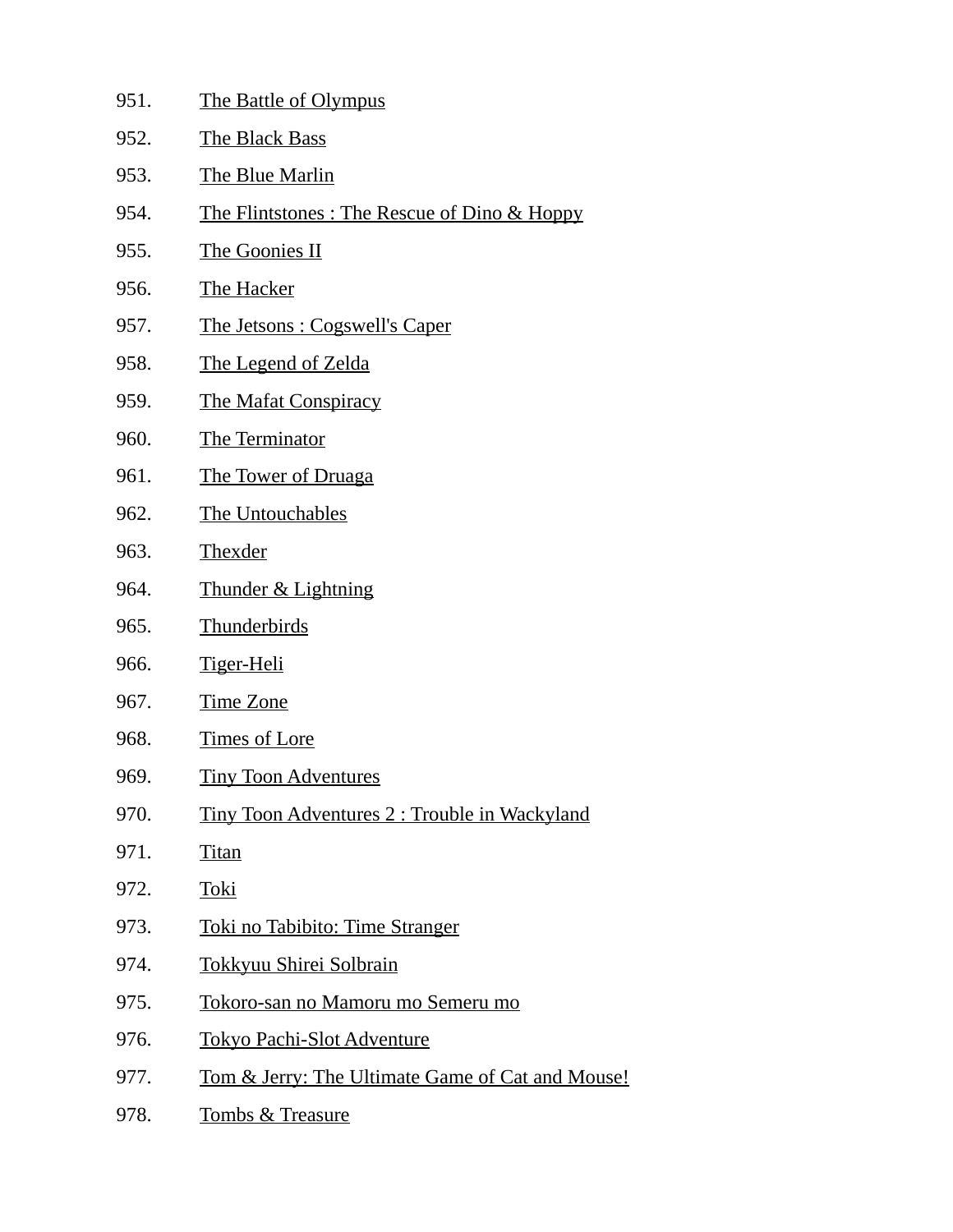| 979.  | <b>Top Gun</b>                                          |
|-------|---------------------------------------------------------|
| 980.  | Top Gun: The Second Mission                             |
| 981.  | <b>Top Rider</b>                                        |
| 982.  | <b>Top Striker</b>                                      |
| 983.  | <b>Totally Rad</b>                                      |
| 984.  | <b>Touchdown Fever</b>                                  |
| 985.  | <b>Touhou Kenbun Roku</b>                               |
| 986.  | <b>Toukon Club</b>                                      |
| 987.  | Track & Field II                                        |
| 988.  | <b>Triathron</b> , The                                  |
| 989.  | <b>Trojan</b>                                           |
| 990.  | <b>Tsuppari Oozumou</b>                                 |
| 991.  | <b>Tsuppari Wars</b>                                    |
| 992.  | <u>Tsuri Kichi Sanpei: Blue Marlin Hen</u>              |
| 993.  | Tsurupika Hagemaru: Mezase! Tsuruseko no Akashi         |
| 994.  | <b>Twin Cobra</b>                                       |
| 995.  | <b>Twin Eagle</b>                                       |
| 996.  | TwinBee                                                 |
| 997.  | TwinBee 3: Poko Poko Daimaō                             |
| 998.  | Uchuu Keibitai SDF                                      |
| 999.  | <b>Uchuusen Cosmo Carrier</b>                           |
| 1000. | <b>Ufouria: The Saga</b>                                |
| 1001. | Ultima: Quest of the Avatar                             |
| 1002. | <b>Ultima: Exodus</b>                                   |
| 1003. | <b>Ultimate Air Combat</b>                              |
| 1004. | <b>Ultimate Basketball</b>                              |
| 1005. | Ultraman Club 2: Kaette Kita Ultraman Club              |
| 1006. | Ultraman Club 3: Mata Mata Shiyutsugeki!! Ultra Kyoudai |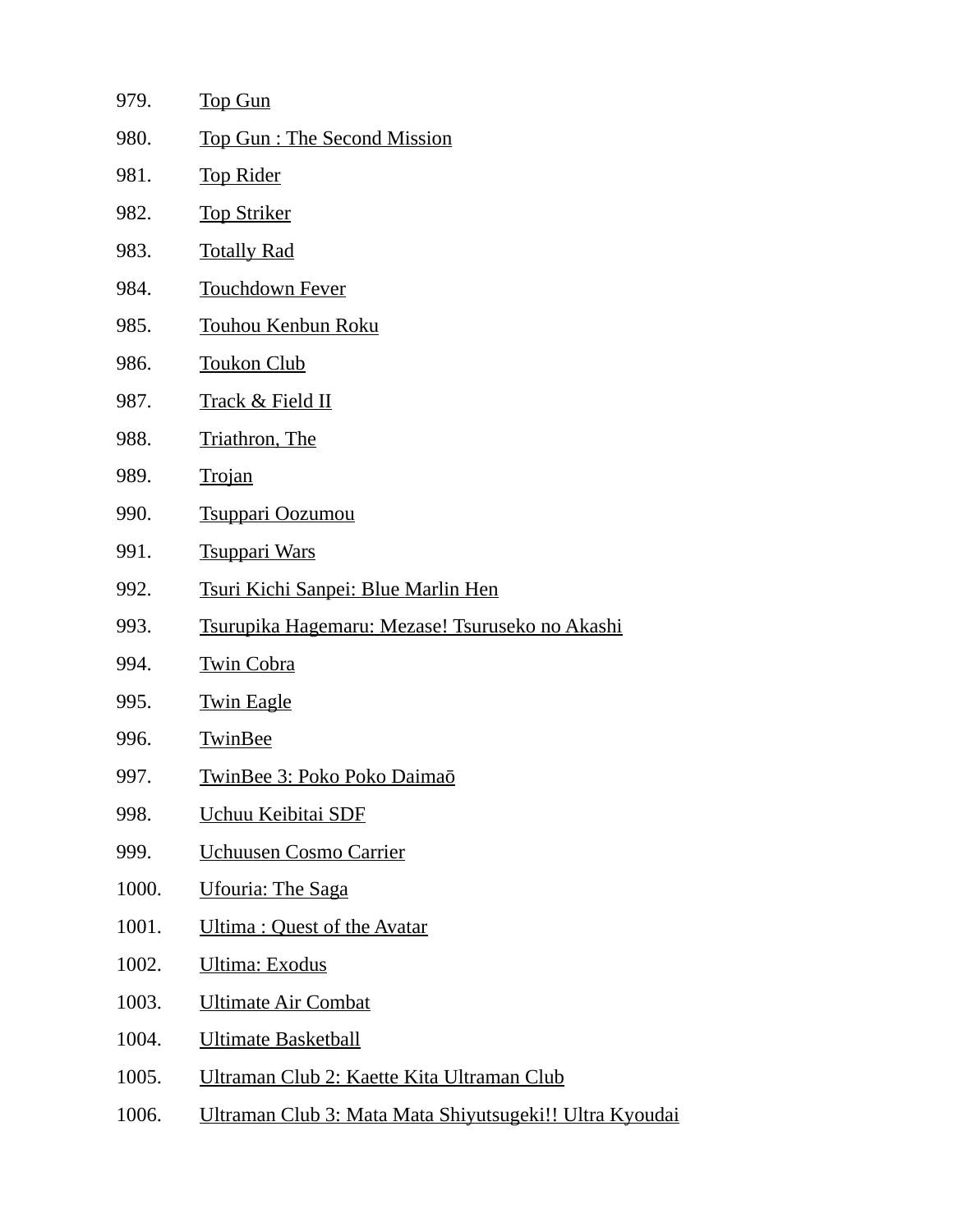| 1007. | Ultraman Club: Kaijuu Dai Kessen!!                 |
|-------|----------------------------------------------------|
| 1008. | Uninvited                                          |
| 1009. | <b>Urban Champion</b>                              |
| 1010. | Urusei Yatsura - Lum No Wedding Bell               |
| 1011. | Ushio to Tora: Shinen no Daiyou                    |
| 1012. | Utsurun Desu.: Kawauso Hawaii e Iku!!!             |
| 1013. | Valkyrie no Bouken: Toki no Kagi Densetsu          |
| 1014. | Vegas Connection: Casino Kara Ai o Komete          |
| 1015. | <b>Vegas Dream</b>                                 |
| 1016. | Venus Senki                                        |
| 1017. | <b>Volguard II</b>                                 |
| 1018. | <b>Volleyball</b>                                  |
| 1019. | <b>WWF WrestleMania Challenge</b>                  |
| 1020. | <b>Wacky Races</b>                                 |
| 1021. | <b>Wagyan Land</b>                                 |
| 1022. | <b>Wagyan Land 2</b>                               |
| 1023. | <b>Wagyan Land 3</b>                               |
| 1024. | <u>Wai Wai World</u>                               |
| 1025. | <u> Wai Wai World 2: SOS!! Paseri Jou</u>          |
| 1026. | <b>Wall Street Kid</b>                             |
| 1027. | Wario's Woods (JPN)                                |
| 1028. | <b>Warpman</b>                                     |
| 1029. | <b>Warship [Night Arrow]</b>                       |
| 1030. | <b>Werewolf: The Last Warrior</b>                  |
| 1031. | <u> White Lion Densetsu - Pyramid no Kanata ni</u> |
| 1032. | <b>Wild Gunman</b>                                 |
| 1033. | <b>Willow</b>                                      |
| 1034. | Wily And Right No Rock Board - That's Paradise     |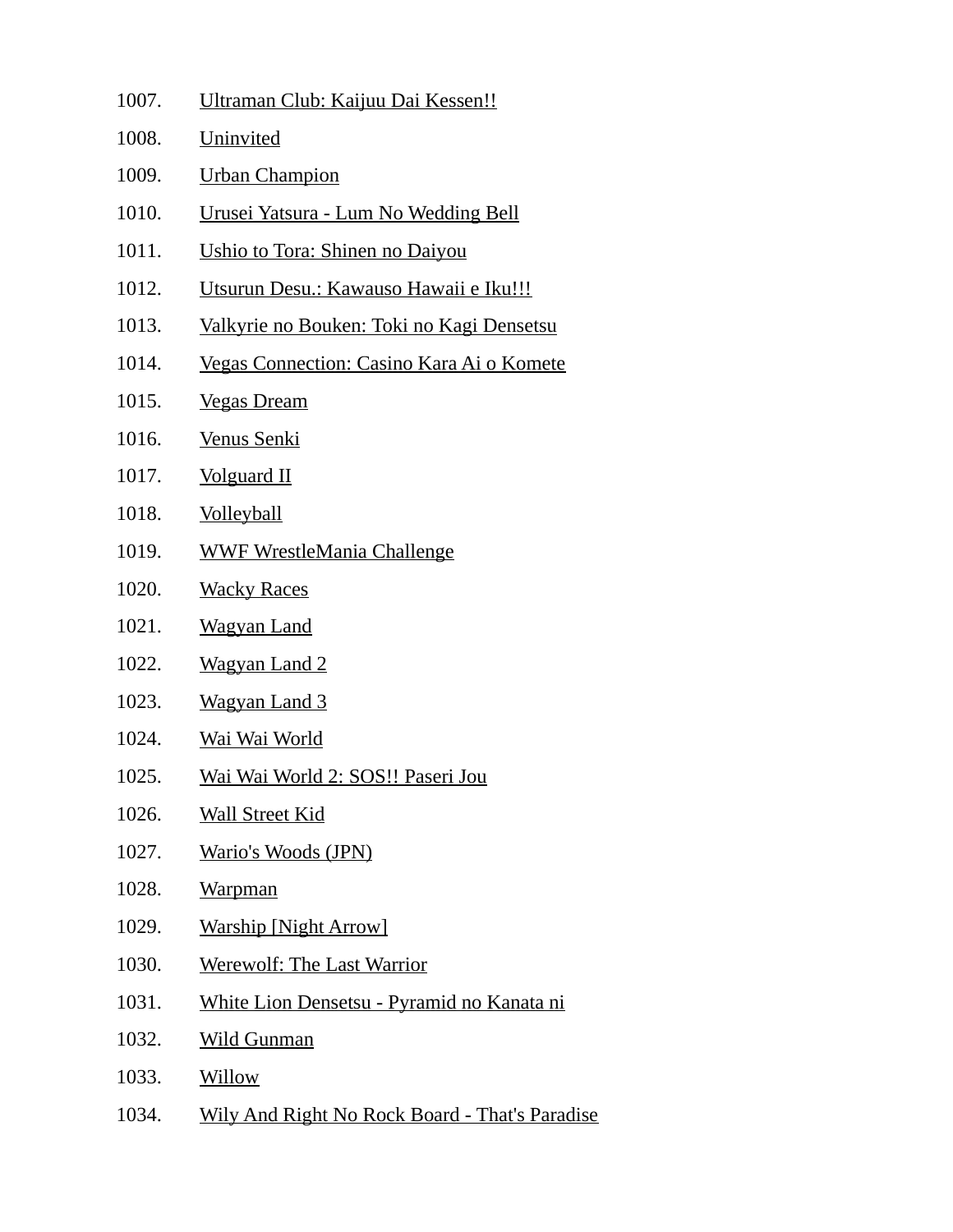| 1035. | Wit's                                                             |
|-------|-------------------------------------------------------------------|
| 1036. | Wizardry 2 - Llylgamyn No Isan                                    |
| 1037. | Wizardry: Knight of Diamonds, The Second Scenario                 |
| 1038. | <b>Wizardry: Proving Grounds of the Mad Overlord</b>              |
| 1039. | <b>Wizards &amp; Warriors</b>                                     |
| 1040. | <b>Woody Poko</b>                                                 |
| 1041. | <b>World Boxing</b>                                               |
| 1042. | <b>World Champ: Super Boxing Great Fight</b>                      |
| 1043. | <b>Wrecking Crew</b>                                              |
| 1044. | Wurm : Journey to the Center of the Earth!                        |
| 1045. | <b>Xevious: The Avenger</b>                                       |
| 1046. | <b>Xexyz</b>                                                      |
| 1047. | Yamamura Misa Suspense - Kyouto Zaiteku Satsujin Jiken            |
| 1048. | Yamamura Misa Suspense: Kyouto Hana no Misshitsu Satsujin Jiken   |
| 1049. | <u>Yamamura Misa Suspense: Kyouto Ryuu no Tera Satsujin Jiken</u> |
| 1050. | <u>Yasuda Fire &amp; Marine: Safety Rally</u>                     |
| 1051. | <u>Yie Ar Kung Fu</u>                                             |
| 1052. | <u>Yoshi no Cookie</u>                                            |
| 1053. | <b>Yoshi no Tamago</b>                                            |
| 1054. | <b>Youkai Club</b>                                                |
| 1055. | Youkai Douchuuki                                                  |
| 1056. | Yousei Monogatari Rod Land                                        |
| 1057. | <u>Ys II: Ancient Ys Vanished – The Final Chapter</u>             |
| 1058. | <b>Ys III: Wanderers from Ys</b>                                  |
| 1059. | <b>Ys: Ancient Ys Vanished</b>                                    |
| 1060. | Yume Penguin Monogatari                                           |
| 1061. | <b>Zippy Race</b>                                                 |
| 1062. | <u>Zoids 2: Zenebasu no Gyakushuu</u>                             |
|       |                                                                   |